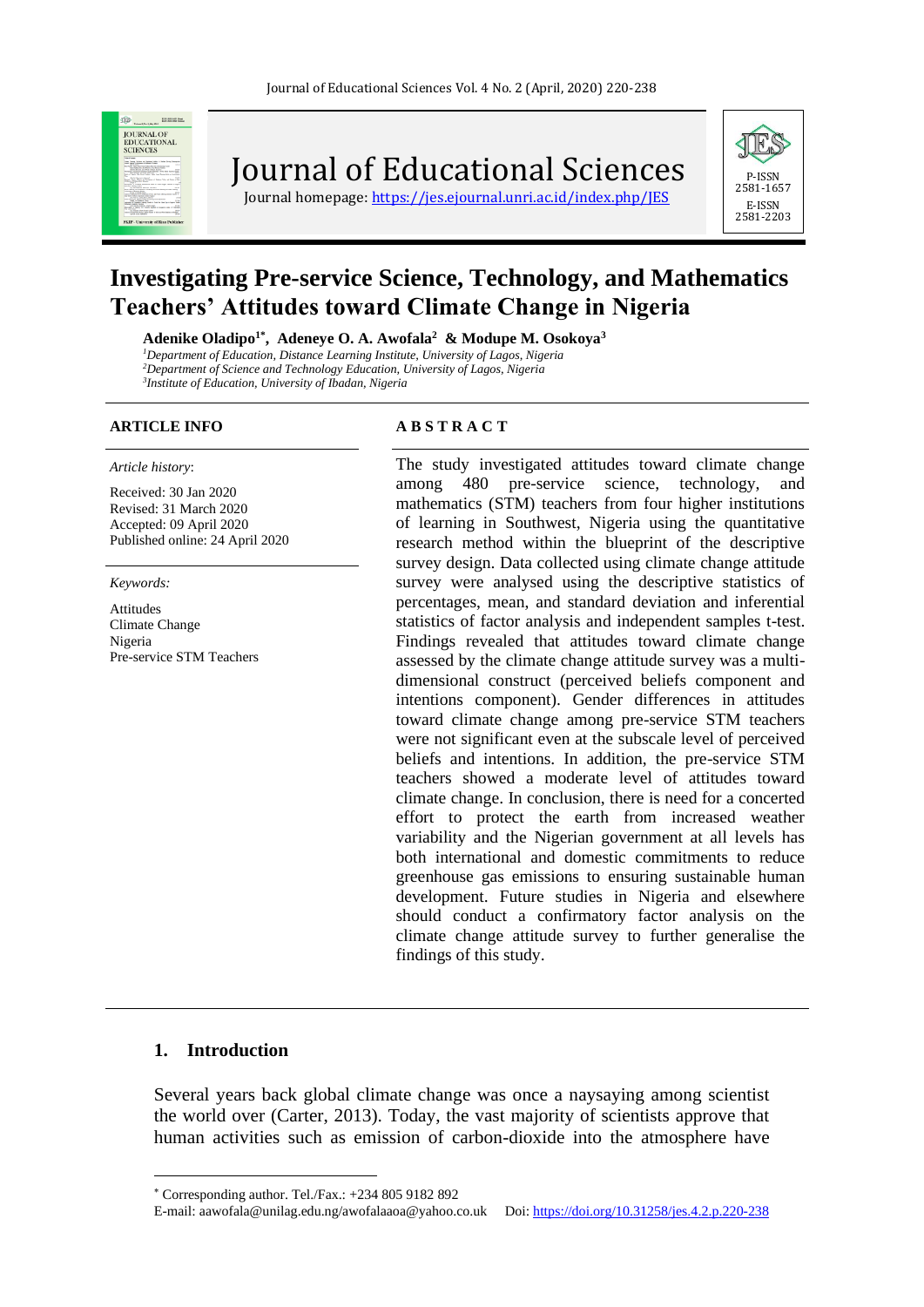been causing global climate change (Patchen, 2006). Global climate change has been documented as both an environmental issue (Intergovernmental Panel on Climate Change [IPCC], 2007) and as a socially fabricated problem (Williams, 1998). Global climate change includes changed patterns of rainfall, warmer air, intense weather events such as storms and hurricanes and sea temperatures (Dow & Downing, 2006) which may have effects such as water shortages, reduced crop yields leading to food shortage, rising sea levels, droughts, extinction of many plant and animal species, spread of climate-sensitive diseases such as malaria and changes in the nitrogen cycle (National Research Council, 2010; IPCC, 2013; United Nations Framework Convention on Climate Change [UNFCCC]). Climate change has an anthropogenic origin (Flores, 2017) which is modifying the chemical composition of the atmosphere through excessive deforestation and use of fossil fuels, contamination of water bodies, carbon emissions from vehicles, and increasing desertification to give rise to increase in the earth's temperature. The changes in the earth climate may have significant impact on the ecosystems, human societies and biodiversity. Climate change is considered the third most serious problem in the world undermining sustainable human development after poverty, lack of food and drinking water and a global economic downturn (European Commission, 2009). It is anticipated that if the present consumption trends are retained, the earth will be heated up by  $3^{0}C$  over this century ([IPCC], 2007). Thus, sustainability resourcefulness directed at alleviating human's impact on climate are indispensable and becoming gradually ubiquitous (Hulme, 2009). However, global climate change is difficult to isolate from conversations about energy use because climate change is unswervingly associated to energy sources, energy consumption, and the sustainability of energy systems (IPCC, 2009; Hulme, 2009).

Sustainable energy initiatives should aim at decreasing fossil fuel consumption in order to mitigate global climate change. Mitigation involves a practise of decreasing greenhouse gas emissions from human activities, for instance emissions from fossil fuels as well as deforestation, with the aim of calming greenhouse gas concentration at a harmless level. The World Health Organization (2011) projected that climate change is now accountable for about 150,000 deaths per year; a fresher report by the Climate Vulnerability Monitor valued this number at more than 400,000 annual deaths, along with thousands of dislodgments (Climate Vulnerability Forum, 2012). Environmental inequality, both within and between countries, influences the adaptive capability of people confronted with climate-related disturbances. Global climate change has brought about environmental unequal exchange in which raw natural resources from developing countries are concentrated in the developed countries, while the developing or underdeveloped countries bear the brunt of the environmental effects of mining them. Nigeria as a developing country in Africa is faced with climate change problem. Nigeria in a way is contributing to atmospheric greenhouse gas (GHG) concentration levels causing climate change through gas flaring, carbon emissions from vehicles, and burning of fossil fuels. Since Nigeria has a lower adaptive capacity, it is feeling the damaging impacts of climate change in which the country's coastline in the south is susceptible to sea level rise and desertification in the north. Water shortage in the face of climate change is a source of worry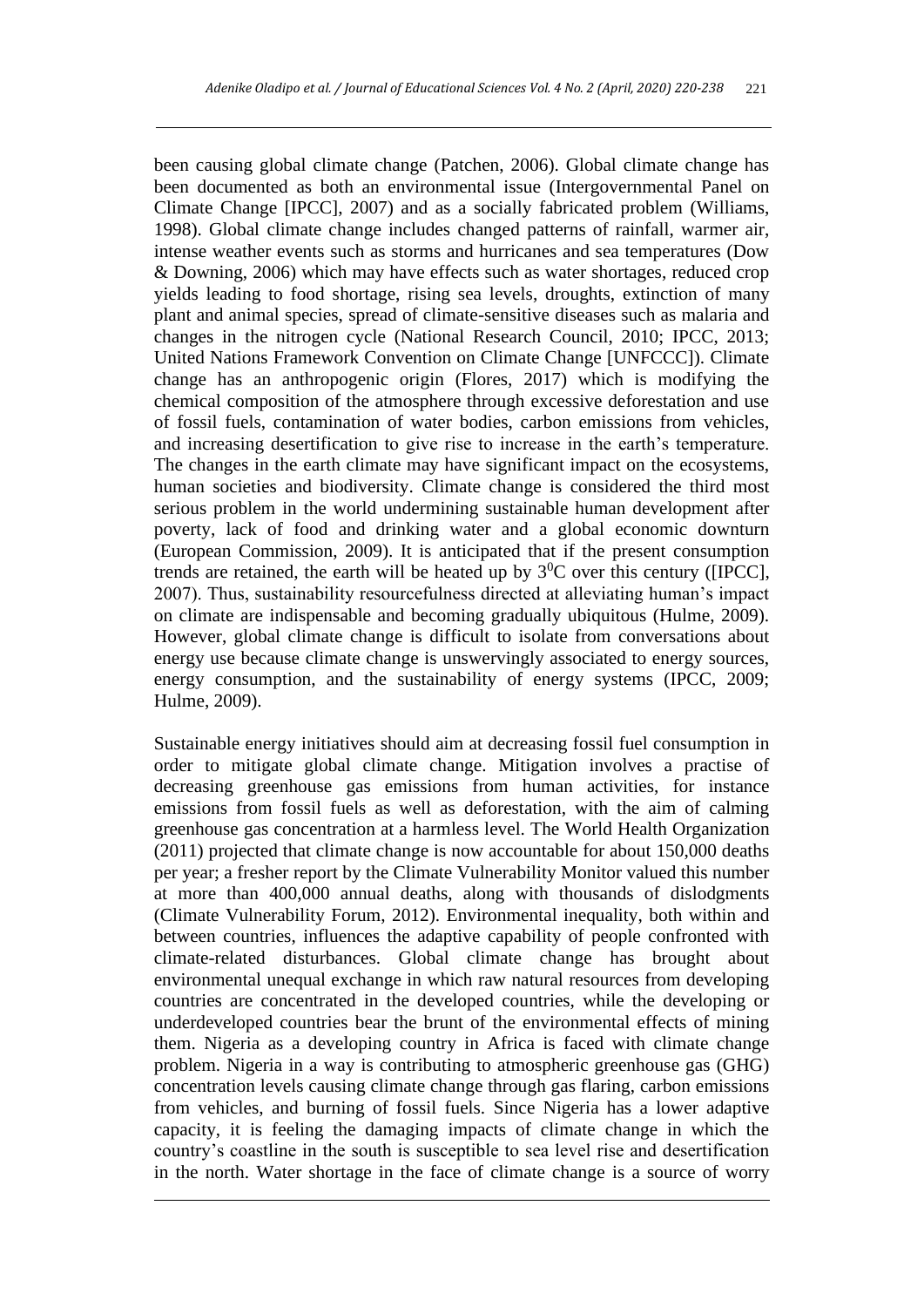among Nigerians and the reduction in the quantity and quality of water resources in Nigeria owing to the impacts of climate change makes it important for the country to adapt (Ojomo, Elliott, Amjad & Bartram, 2015). Adaptation is the modification of systems to actual or expected climate and its effects and seeks to diminish the hostile impacts and exploit the valuable opportunities of climate change (IPCC, 2014).

Local perceptions of and attitudes toward climate change are important motivations for climate change research. In Nigeria little is known about attitudes toward climate change. Ojomo, Elliott, Amjad and Bartram (2015) found that while Nigerians believe human activities are a significant cause of climate change, they were less knowledgeable about the effects of climate change on Nigeria as a whole but more aware of impacts relevant to Southern Nigeria where study sites were located. It is important that future decisions makers (students including preservice teachers) in Nigeria are knowledgeable about climate change and its attendant impacts on the country to promote effective and efficient adaptation and mitigation mechanisms.

Educating students about climate change and human impact on the environment will make them more responsible adults who will make informed decisions regarding the environment in the future (Christensen & Knezek, 2015). It is evident that students who have more favourable attitudes toward the idea of human-induced climate change are more likely to report a willingness to take action (Sinatra, Kardash, Taasoobshirazi, & Lombardi, 2012). Likewise, increasing environmental content knowledge in students produces more positive attitudes and responsible behaviour toward the environment (Bradley, Waliczek, & Zajicek, 1999; McMillan, Wright & Beazley, 2004). However, a study (Dijkstra & Goedhart, 2012) has shown that knowledge about climate change was unrelated to environment-related attitudes. The beliefs people embrace and the settings in which they make decisions can provide the prompts- but also the hurdles- to attaining effective climate action (Leining, 2014). It is important to note that when planning climate change policies and behaviour-change initiatives, it would be vital to comprehend the association between people's actions to decrease greenhouse gas emissions and their beliefs about the effects of climate change, their detachment from climate change effects and their capacity to make a genuine difference through personal action irrespective of gender.

Studies have shown that females have significantly more positive attitudes toward environmental issues and are more disturbed about the environment than males (Davidson & Freudenburg, 1996; Gardos & Dodd, 1995; Leppanen, Haahla, Lensu & Kuitunen, 2012) to the extent that they become actively concerned in the protection of the environment than males (Tosunoglu, 1993). In a study that compared students' and parents' environmental attitudes, Leppanen et al. (2012) found that girls were as affirmative as their parents while boys were conspicuously more deleterious than their parents. It is clear that women as stewards of natural resources are more susceptible to the effects of climate change than men primarily because they make up the majority of the world's poor whose livelihood are more dependent on natural resources that are endangered by climate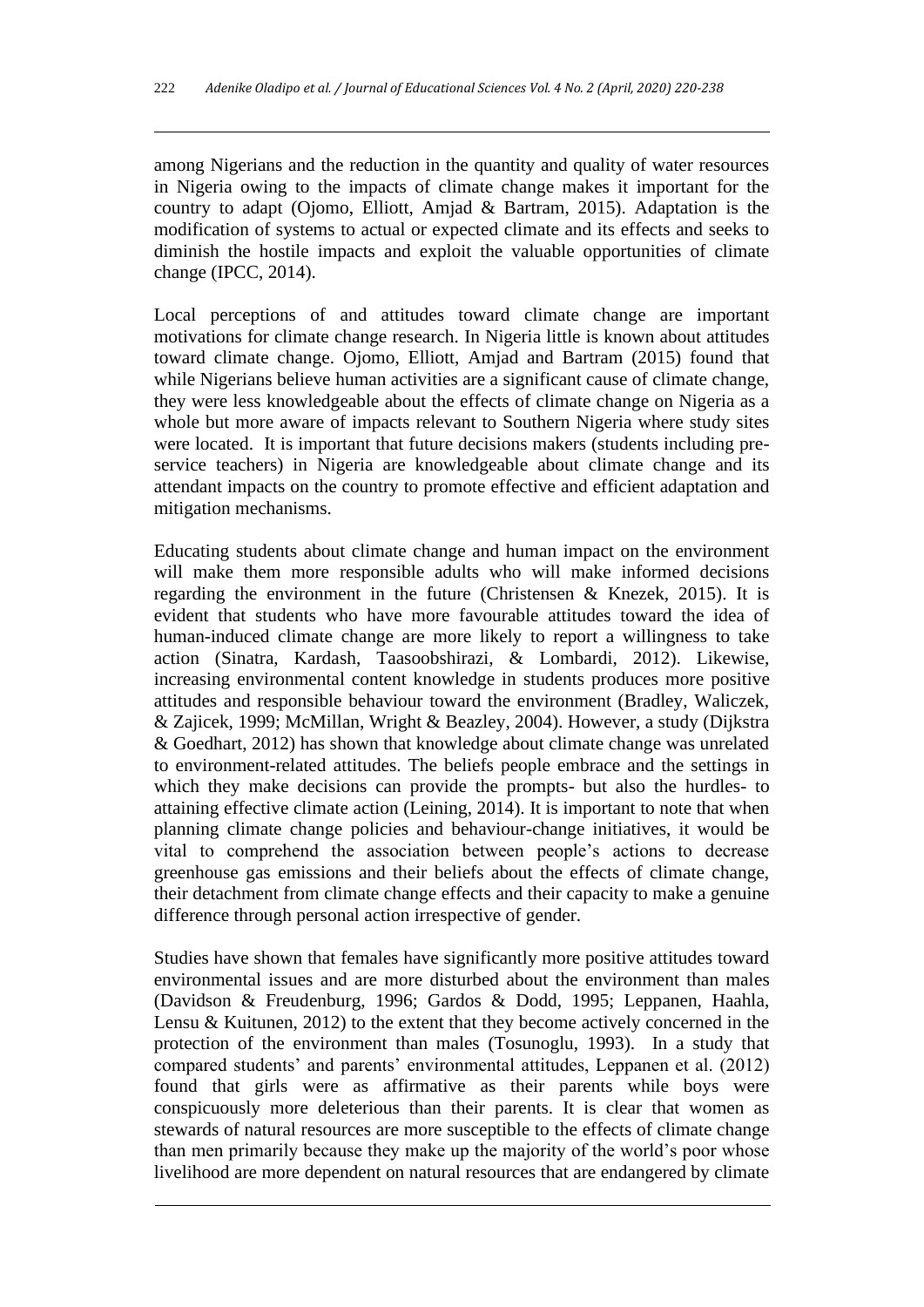change (UN WomenWatch, 2009; UNFCCC; IPCC, 2014). These effects are more devastating for women in rural areas in developing countries who are reliant on local natural resources for their livelihood and are faced with social, economic and political barriers that limit their coping capacity regarding climate change (UN WomenWatch, 2009; UNFCCC; IPCC, 2014). Because women in rural areas have unequal access to resources and are sometimes relegated in decision-making processes, their limited mobility places them in a position in which they are undeservedly affected by climate change (UN WomenWatch, 2009; Patchen, 2006). It is thus, practically imperative, to recognise gender-sensitive approaches and policies to react to the ecological and humanitarian catastrophes triggered by climate change (UN WomenWatch, 2009; Patchen, 2006).

As worrisome as the issue of climate change is, it is pathetic to note that there is paucity of instrument to measure attitudes toward climate change in middle school students (Christensen & Knezek, 2015). Many of the instruments were developed for the adult populations (Leiserowitz, Maibach, Roser-Renouf, Feinberg & Howe, 2013; Milfont & Duckitt, 2010; Sinatra et al., 2012) and concerned general environmental science or energy surveys (DeWaters, Qaqish, Graham, & Powers, 2013; Metin, 2010; Musser & Malkus, 1994) in which some items on the instruments were biased in their wordings (Le Hebel, Montpied, & Fontanieu, 2014). A recent instrument developed by Christensen and Knezek (2015) would be used in this study for measuring attitudes toward climate change among preservice mathematics teachers in Nigeria. It is important to note that since this instrument was developed in the US, it will be appropriate to determine its factorial structure in a new setting like Nigeria because of cross-cultural differences between the US and the Nigerian populace. More so, the pre-service mathematics teachers in the present study are more matured in terms of knowledge and older than the middle school students sampled in the previous study.

Studies on pre-service teachers' conceptions of climate change showed that preservice teachers held misconceptions and misunderstandings about climate change (Boon, 2010; Summers, Kruger, Childs, & Mant, 2000; Lambert, Lindgren, & Bleicher, 2012) and that they are unaware of appropriate mitigation actions for climate change (Papadimitriou, 2004). More so, pre-service teachers' positive attitudes towards, or self-reported familiarity with, topics like climate change did not correlate with their scientific knowledge (Boon, 2011). These findings indicate that pre-service teachers have limited knowledge of or no exposure to climate change science at tertiary level or instead have inadequate understanding of climate change. In a study conducted by Boon (2016) with 87 pre-service teachers on attitudes to environmental education and knowledge of climate change, found that pre-service teachers' attitudes towards environmental education were consistently favourable, but their climate change science knowledge had not changed as a result of their participation in their degree. It is evident that aside the family, teachers are impeccable socializers of students' proenvironmental behaviour (Duarte, Escario, & Sanagustín, 2015). Thus, it is paramount that teachers are empowered with cognate information to make informed decisions regarding the environment and other socio-scientific issues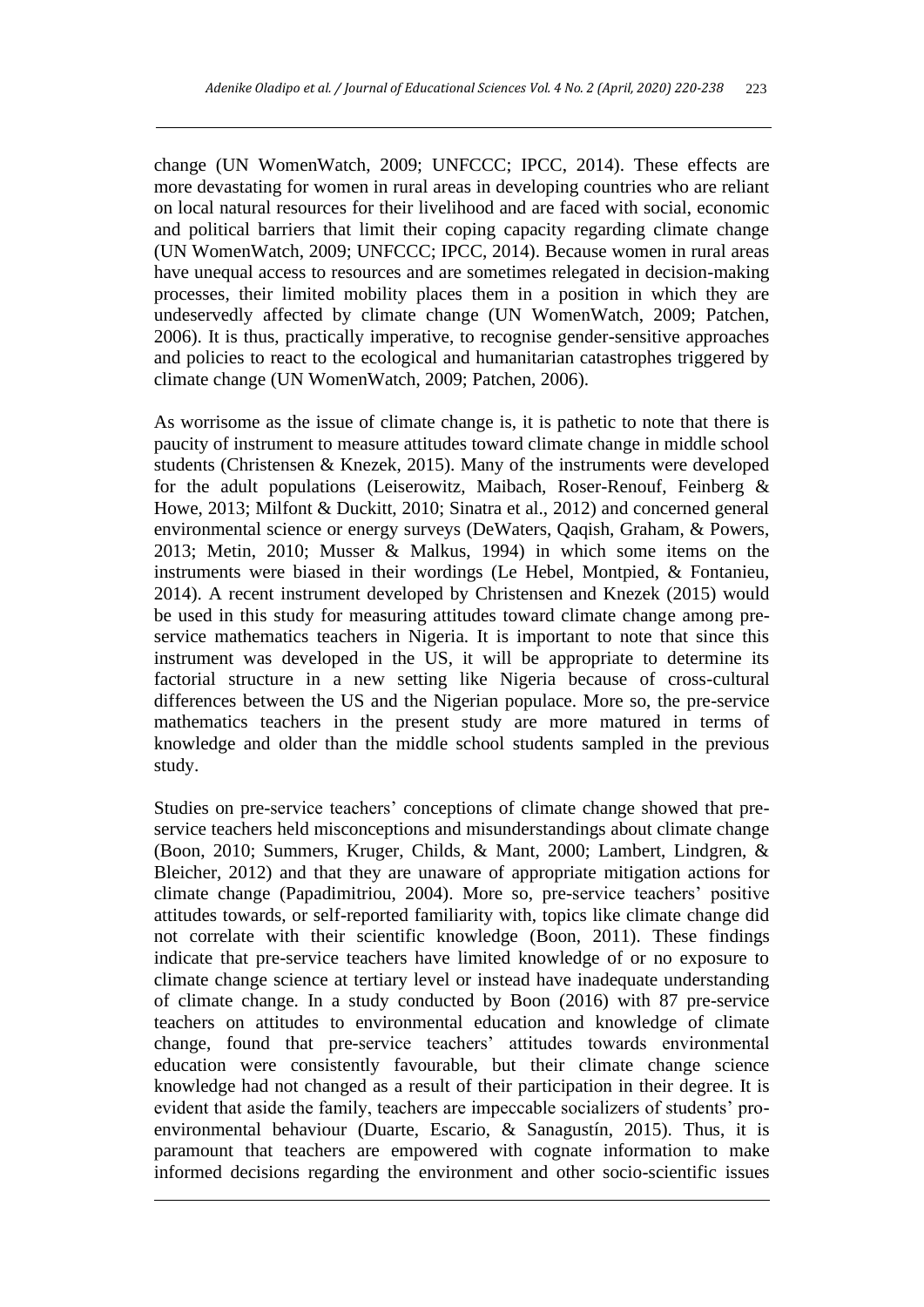that may threaten the students. It has been found that there exists obvious association between pre-service teachers' knowledge, the implemented classroom pedagogy and the students' pro-environmental attitudes and behaviours (Skamp, Boyes & Stanisstreet 2013). This association showed that teachers as agents of change need to attain sustainable development (UNESCO, 2010), and thus teacher education programmes must give teachers a voice in creating a sustainably dependable future (Shephard, 2008) that will mitigate climate change.

Teacher education has been identified as a key to nation building. Often times it is said "train the teachers, build the nation" (Fatade, Nneji, Awofala, & Awofala, 2012, p.105). Conventional universities in Nigeria are saddled with the responsibility of training the teachers who in turn train the students at the primary and secondary school levels. Of all the teacher education programmes mounted by Nigerian universities, degrees in science, technology and mathematics education courses are often sort after by prospective undergraduates (Fatade etal, 2012). This is not unconnected to the status of science, technology, and mathematics in school curriculum and the recognition given to science education in general as contained in section seven number 39 (d) in the National Policy on Education (FRN, 2004). The policy stipulates that "government shall popularize the study of the sciences and the production of adequate number of scientists to inspire and support national development' (p. 29).

This study focussed on pre-service science, technology, mathematics teachers' education for climate change because as noted by Boon (2016), pre-service teacher education helps to get ready and empower imminent citizens such as school children to enact mitigation and adaptation actions in respect of climate change. In Nigeria, science, technology, and mathematics are not only regarded as general subjects for STM related disciplines at the university level but a crosscutting core compulsory subject for students who opt for science, technology, engineering, and mathematics (STEM) at the university level (Awofala, 2012; Awofala, Ola-Oluwa & Fatade, 2012) which can be supplemented with education for sustainability and climate change science to reach out to young minds on ways to mitigate these socio-scientific topics. Integrating climate change science into STEM teaching at both the school and the pre-service teacher levels may not be considered odd given the request that 'all levels and forms of existing educational and teaching and learning programmes need to be reviewed and re-orientated to address the causes and consequences of climate change' (UNESCO 2009, para. 1). Undoubtedly, this has brought about a concentration on sustainability and teacher education globally (UNESCO 2009; Boon, 2016). Pre-service STM teachers' understanding and awareness of climate change is however an issue that warrants thoughtfulness, since it is a pre-requisite for creating and engendering pedagogically all-encompassing learning proficiencies for students (Boon, 2016).

The objectives of this study are three folds: (1) to determine the factor structure of the Climate Change Attitude Survey among Nigerian pre-service STM teachers; (2) to investigate the level of attitudes toward climate change among Nigerian preservice STM teachers; and (3) to assess the influence of pre-service STM teachers' gender on attitudes toward climate change in Nigeria.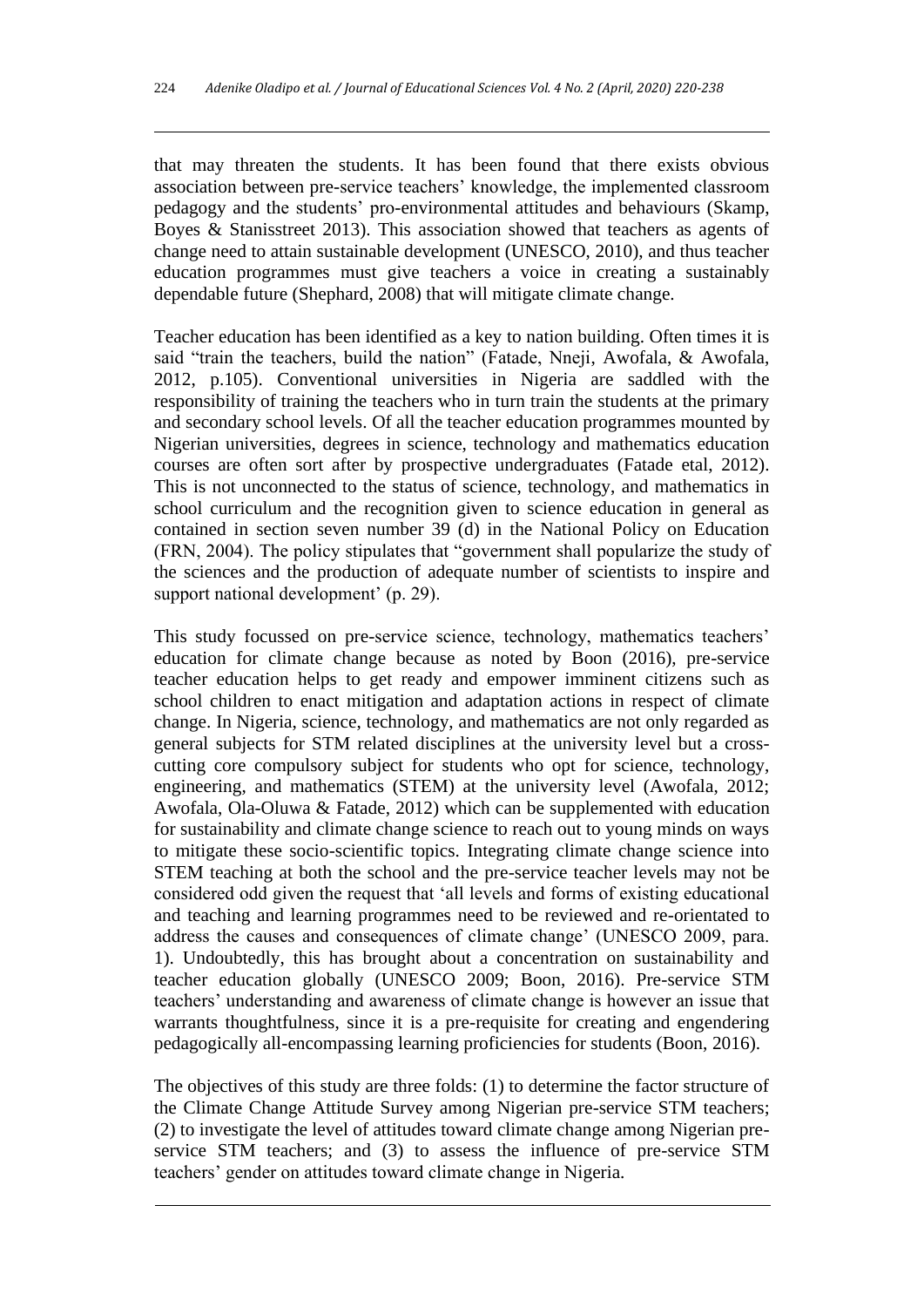# *Research Questions*

RQ1. What is the factor structure of the Climate Change Attitude Survey among Nigerian pre-service STM teachers?

RQ2. What is the level of attitudes toward climate change among Nigerian preservice STM teachers?

RQ3. Is gender a factor in attitudes toward climate change among Nigerian preservice STM teachers?

#### **2. Methodology**

The study made use of quantitative research method within the blueprint of the descriptive survey design. The participants in this study were 480 senior preservice STM teachers (250 males and 230 females) from 4 Universities in Southwest Nigeria. Their age ranged from 19 to 28 years with mean age of 21.5 years and SD=1.6 years. The senior pre-service STM teachers were from Biology Education, Chemistry Education, Integrated Science Education, Mathematics Education, Physics Education, and Technology Education disciplines of study. Table 1 below showed the demographic profile of the participants.

| <b>Discipline of Study</b>                                        |                  | f       | $(\%)$  | male $(\% )$              | female $(\% )$ |
|-------------------------------------------------------------------|------------------|---------|---------|---------------------------|----------------|
| <b>Biology Education</b>                                          |                  | 80      | (25)    | 42 (16.8)                 | 38             |
| (16.52)                                                           |                  |         |         |                           |                |
| $Mean_{age} = 20.4 \text{ years}$                                 | $SD=1.3$ years   |         |         | Age range=19-26 years     |                |
| <b>Chemistry Education</b>                                        |                  | 80      | (25)    | 42(16.8)                  | 38             |
| (16.52)                                                           |                  |         |         |                           |                |
| $Mean_{age} = 21.7 \text{ years}$                                 | $SD = 1.8$ years |         |         | Age range = $19-28$ years |                |
| Integrated Sc. Education 80                                       |                  | (25)    |         | 42 (16.8)                 | 38 (16.52)     |
| $Mean_{\text{age}} = 22.3 \text{ years}$ $SD = 1.7 \text{ years}$ |                  |         |         | Age range= 19-27 years    |                |
| Mathematics Education 80                                          |                  | (25)    |         | 42(16.8)                  | 38 (16.52)     |
| Mean <sub>age</sub> = 21.3 years, $SD = 1.9$ years                |                  |         |         | Age range = $19-28$ years |                |
| <b>Physics Education</b>                                          |                  | 80      | (25)    | 41 (16.4)                 | 39             |
| (16.96)                                                           |                  |         |         |                           |                |
| $Mean_{age} = 21.3 \text{ years}, SD = 1.9 \text{ years}$         |                  |         |         | Age range = $19-27$ years |                |
| Technology Education 80                                           |                  | (25)    |         | 41 (16.4)                 | 39 (16.96)     |
| $Mean_{age} = 21.8 \text{ years}, SD = 1.9 \text{ years}$         |                  |         |         | Age range = 19-28 years   |                |
| Age distribution                                                  | $\mathbf f$      | $($ %)  |         |                           |                |
| Below 20 years                                                    | 247              | (51.46) |         |                           |                |
| $20-28$ years                                                     |                  | 233     | (48.54) |                           |                |

Table 1. Demographic data of the participants

For the purpose of data collection, one instrument tagged Climate Change Attitude Survey (CCAS) adopted from Christensen and Knezek (2015) was used to collect primary data relating to beliefs and intentions toward the environment with focus on climate change. The CCAS consisted of 15 items anchored on a 5point Likert scale ranging from: Strongly agree -5, Agree -4, Undecided -3, Disagree -2, to Strongly disagree -1. The internal consistency reliability coefficient of the CCAS was computed using the Cronbach alpha  $(\alpha)$  with value of 0.72 (Christensen & Knezek, 2015). The authors together with four research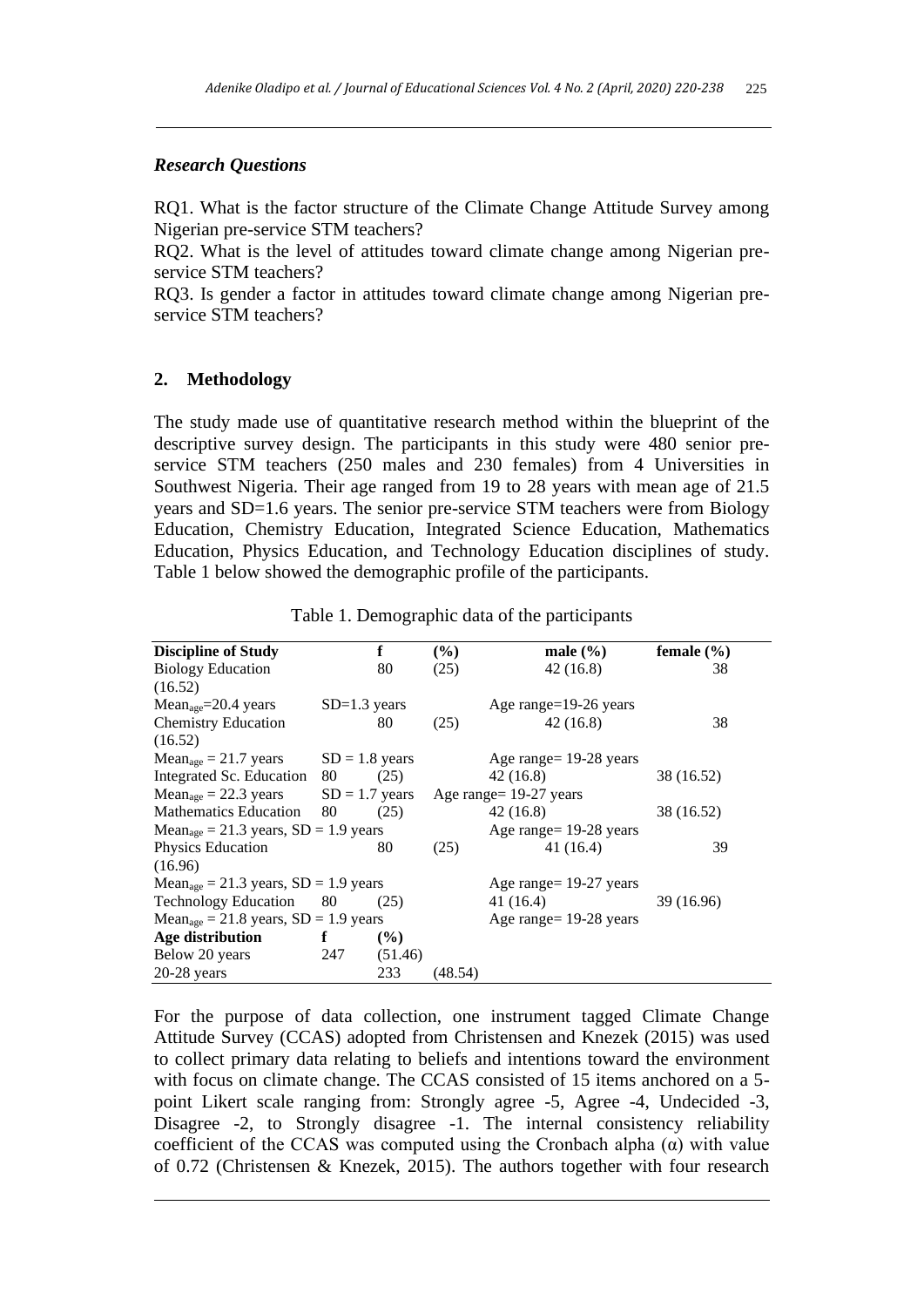assistants administered the CCAS to the whole sample and in a regularly scheduled class twice within an interval of two weeks. The participants were told that their participation was voluntary and that their responses would be treated with utmost confidentiality. Data collected were summarized and analysed using frequency count, mean, standard deviation, independent samples t-test, and exploratory factor analysis.

# **3. Results and Discussion**

The figure 1 below is the activity of the research and can serve as cover figure in the web of JES.



Figure. 1. Cattell scree plot showing number of components and eigenvalues of the correlation matrix

**Research Questions One:** What is the factor structure of the climate change attitude survey among Nigerian pre-service STM teachers?

For research question 1, the responses of the participants to the 15 items of climate change attitude survey were subjected to principal components factor analyses (PCA) to identify their underlying dimensions. The data screening processes were carried out and showed no missing values for the 480 participants. Subsequently, further screening showed no concern about normality, linearity, multicollinearity, and singularity. For example, scale scores were normally distributed with skewness and kurtosis values within acceptable ranges (Table 2) as Kline (1998) suggested using absolute cut-off values of 3.0 for skewness and 8.0 for kurtosis.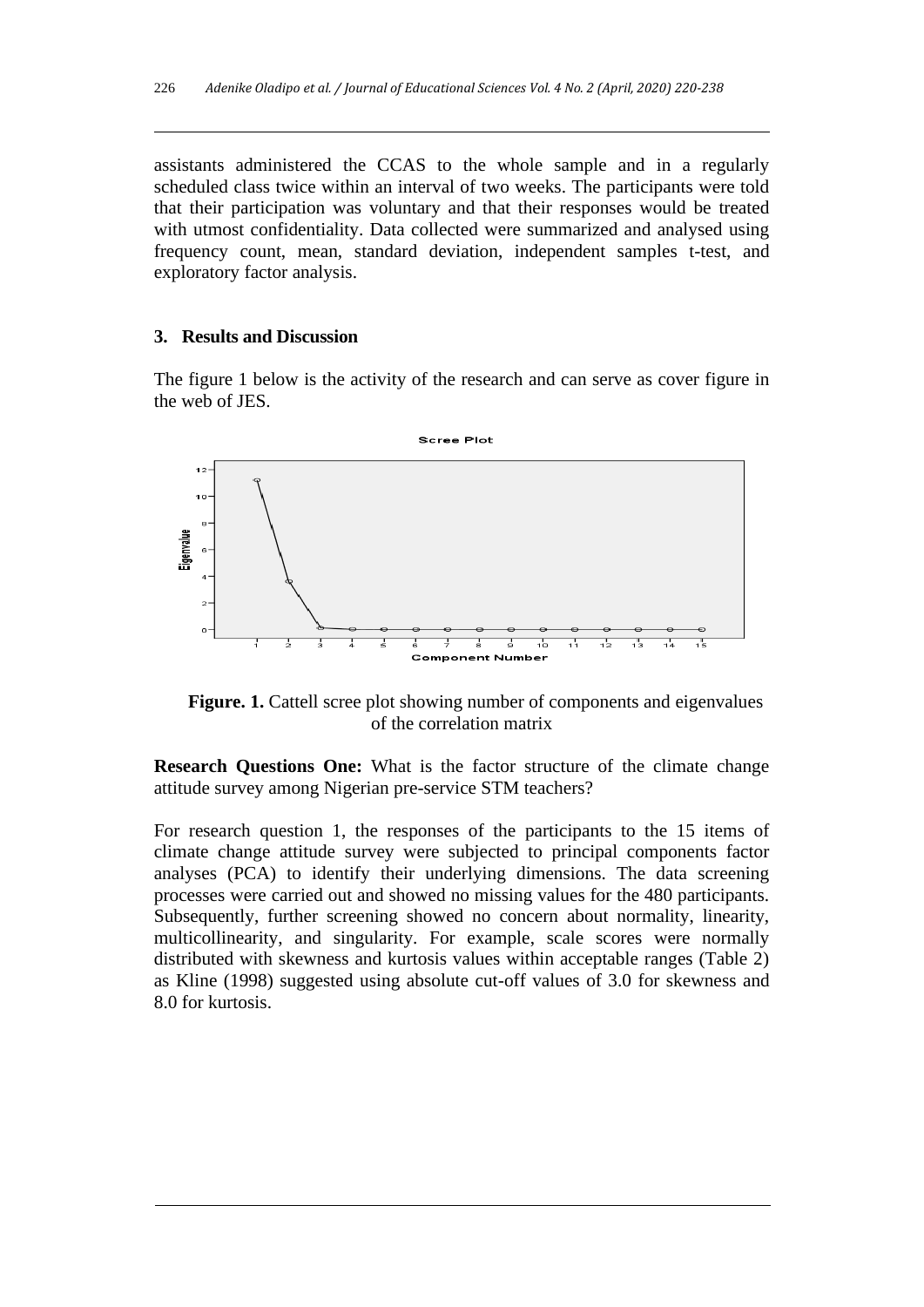|                 | Minimum                                                            | Maximum |  |
|-----------------|--------------------------------------------------------------------|---------|--|
| <b>Skewness</b> | $-597$                                                             | $-314$  |  |
| Kurtosis        | $-.810$                                                            | $-.530$ |  |
| <b>MSA</b>      | .803                                                               | .912    |  |
|                 | Bartlett's test of sphericity, $\chi$ 2 = 3246.06; df=340; p<.001  |         |  |
|                 | The Kaiser-Meyer-Olkin measure of sampling adequacy $(MSA) = .805$ |         |  |

**Table 2.** Skewness, kurtosis and measure of sampling adequacy

Thus, most of the partial correlations were small as indicated by the anti-image correlation matrix. These measures all led to the conclusion that the set of 15 items of climate change attitude survey was appropriate for PCA and since no particular number of components was first hypothesized, the criterion was set to eigenvalues greater than one (Kaiser, 1960; Tabachnick & Fidell, 2007). The initial unrotated PCA resulted in a factor model of two dimensions as indicated by the eigenvalues exceeding unity while the scree plot also showed a factor model of two dimensions. However, based on its pattern of factor loadings, this unrotated factor model was theoretically less meaningful and as such was difficult to interpret. Therefore, the analysis proceeded to rotate the factor matrix orthogonally using varimax rotation with Kaiser Normalisation to achieve a simple and theoretically more meaningful solution. The rotation resulted in a factor model of two dimensions as suggested by the scree plot and eigenvalues exceeding unity.



Figure. 1. Cattell scree plot showing number of components and eigenvalues of the correlation matrix

**Table 3.** Mean and standard deviation and summary of factor loadings by principal components analysis for the orthogonal two factor model

| A. Perceived beliefs                                             |                   |         |          |      |      | Factor  |                |  |
|------------------------------------------------------------------|-------------------|---------|----------|------|------|---------|----------------|--|
| <b>Factor 1</b>                                                  | S <sub>A</sub> /A | SD/D    |          | Mean | St.D | Loading | h <sup>2</sup> |  |
| 1. I believe our<br>climate is<br>changing.<br>2. I am concerned | 221(46)           | 120(25) | 139 (29) | 3.17 | 1.18 | .964    | .970           |  |
| about global<br>climate change.                                  | 221(46)           | 120(25) | 139 (29) | 3.18 | 1.16 | .974    | .992           |  |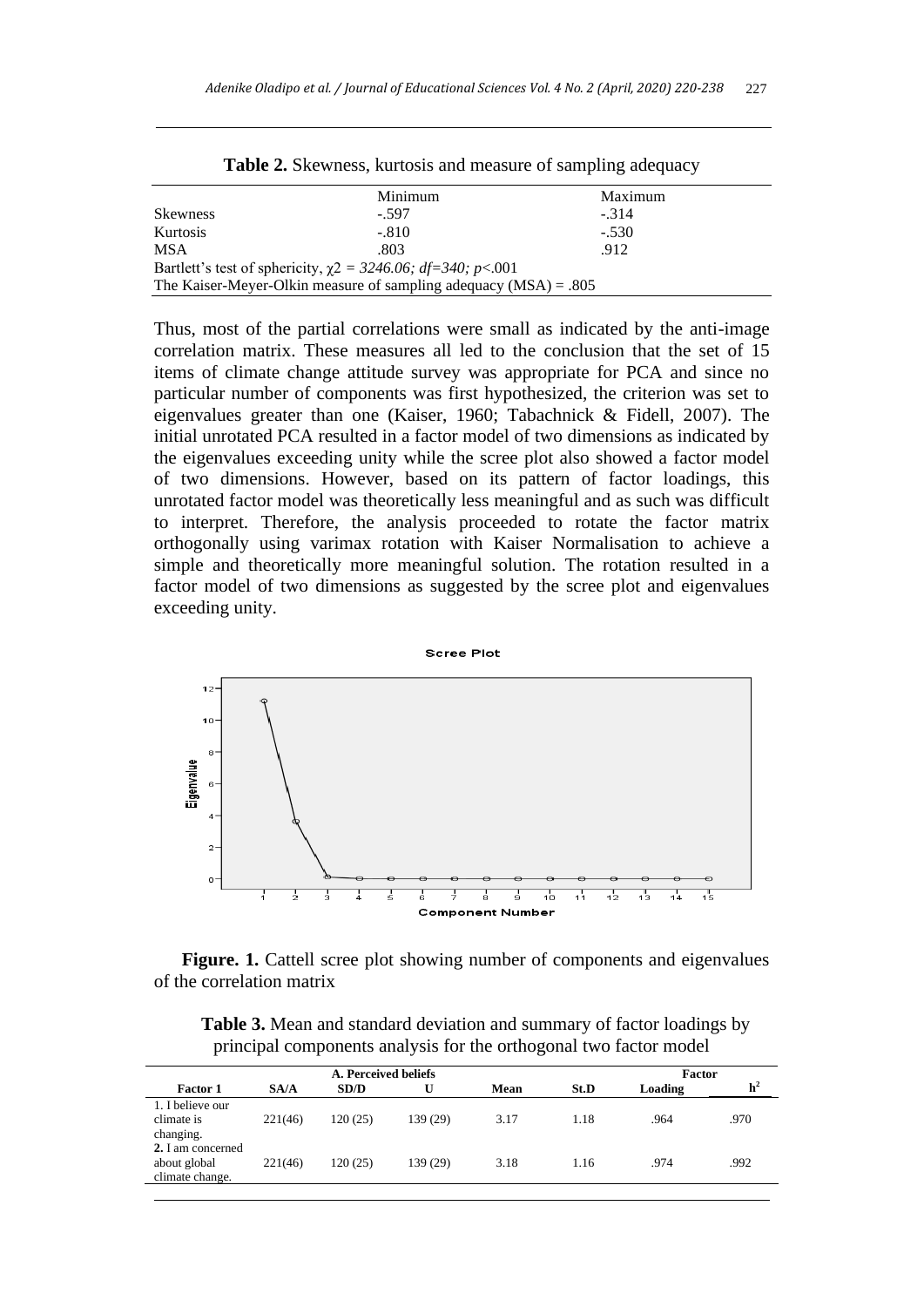| 3. I believe there<br>is evidence of<br>global climate | 221(46)      | 125(26)   | 134 (27.9) | 3.19 | 1.16 | .977 | .999 |
|--------------------------------------------------------|--------------|-----------|------------|------|------|------|------|
| change.<br>4.Global climate                            |              |           |            |      |      |      |      |
| change will<br>impact our                              | 226          | 120(25)   | 134 (27.9) | 3.21 | 1.17 | .961 | .969 |
| environment in                                         | (47.1)       |           |            |      |      |      |      |
| the next 10 years.                                     |              |           |            |      |      |      |      |
| 5. Global climate<br>change will                       | 223          |           |            |      |      |      |      |
| impact future                                          | (46.4)       | 120(25)   | 137(28.5)  | 3.19 | 1.17 | .969 | .984 |
| generations.                                           |              |           |            |      |      |      |      |
| 6. The actions of<br>individuals can                   | 222          |           |            |      |      |      |      |
| make a positive                                        | (46.2)       |           | 136(28.3)  | 3.19 | 1.16 | .974 | .994 |
| difference in                                          |              | 122(25.4) |            |      |      |      |      |
| global climate<br>change.                              |              |           |            |      |      |      |      |
| 7. Human                                               | 226          |           |            |      |      |      |      |
| activities cause                                       | (47.1)       | 120(25)   | 134 (27.9) | 3.20 | 1.16 | .973 | .991 |
| global climate<br>change.                              |              |           |            |      |      |      |      |
| 8. Climate change                                      |              |           |            |      |      |      |      |
| has a negative                                         | 226          | 120(25)   | 134 (27.9) | 3.21 | 1.17 | .965 | .976 |
| effect on our<br>lives.                                | (47.1)       |           |            |      |      |      |      |
| 9. We cannot do                                        |              |           |            |      |      |      |      |
| anything to stop                                       | 136          | 122(25.4) | 222 (46.2) | 3.19 | 1.16 | .975 | .992 |
| global climate<br>change                               | (28.3)       |           |            |      |      |      |      |
| 10. I can do my                                        |              |           |            |      |      |      |      |
| part to make the                                       | 222          |           |            |      |      |      |      |
| world a better<br>place for                            | (46.2)       | 122(25.4) | 136(28.3)  | 3.19 | 1.16 | .974 | .994 |
| future                                                 |              |           |            |      |      |      |      |
| generations.                                           |              |           |            |      |      |      |      |
| Sub-total                                              |              |           |            | 3.19 | 1.16 |      |      |
| <b>B.</b> Intentions                                   |              |           |            |      |      |      |      |
| <b>Factor 2</b>                                        |              |           |            |      |      |      |      |
| 11. Knowing about<br>environmental                     | 293          |           |            |      |      |      |      |
| problems and issues                                    | (61.1)       | 91 (19)   | 96(20)     | 3.59 | 1.16 | .974 | .997 |
| is important to me.                                    |              |           |            |      |      |      |      |
| 12. I think most of<br>the concerns about              |              |           |            |      |      |      |      |
| environmental                                          | 97<br>(20.2) | 91 (19)   | 292 (60.9) | 3.59 | 1.16 | .976 | .998 |
| problems have been                                     |              |           |            |      |      |      |      |
| exaggerated*.<br>13. Things I do                       |              |           |            |      |      |      |      |
| have no effect on                                      | 98           |           |            |      |      |      |      |
| the quality of the                                     | (20.4)       | 92 (19.2) | 290(60.5)  | 3.59 | 1.17 | .972 | .990 |
| Environment<br>14. It is a waste of                    |              |           |            |      |      |      |      |
| time to work to                                        | 97           |           |            |      |      |      |      |
| solve environmental                                    | (20.2)       | 90(18.8)  | 293(61.1)  | 3.58 | 1.17 | .974 | .994 |
| Problems*.<br>15. There is not                         |              |           |            |      |      |      |      |
| much I can do that                                     |              |           |            |      |      |      |      |
| will help solve                                        | 96<br>(20)   | 92 (19.2) | 292 (60.9) | 3.59 | 1.17 | .972 | .989 |
| environmental<br>problems*.                            |              |           |            |      |      |      |      |
|                                                        |              |           |            |      |      |      |      |
| Sub Total                                              |              |           |            | 3.59 | 1.17 |      |      |
| Total                                                  |              |           |            | 3.59 | 1.17 |      |      |

\*Item for which scoring is reversed. Low Level: 1.00-2.99; Moderate Level: 3.00- 3.49; High Level: 3.50-5.00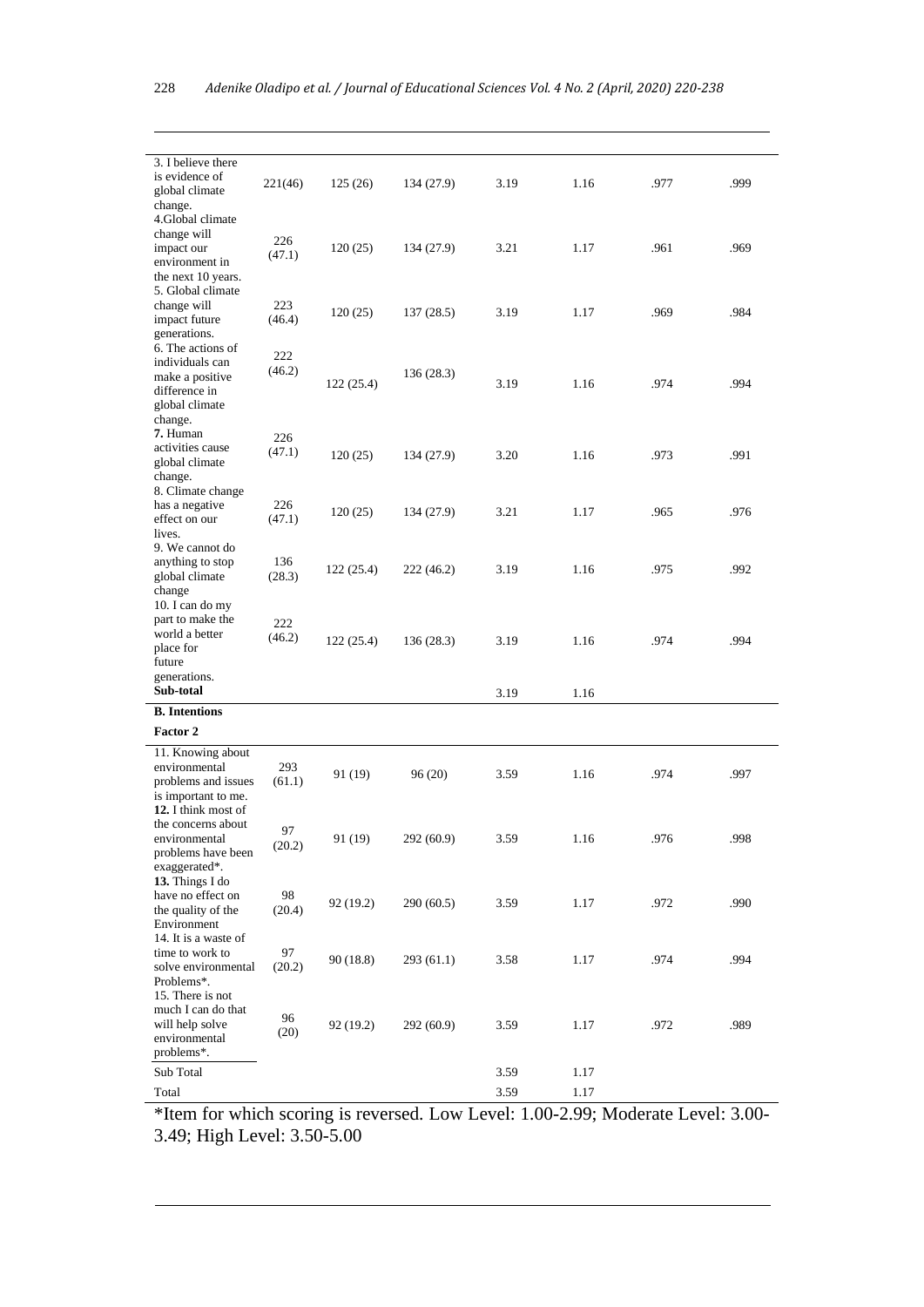In this study, all the communalities  $(h^2)$  for the factor analysis satisfied the minimum requirement of being larger than 0.50, in fact these ranged from 0.969 to 0.999. Figure 1 above is the scree plot which graphs the eigenvalue against the component number and is suggestive of a two component model.

Table 3 displayed the factor loadings for the orthogonal two-factor model of climate change attitude survey. All items loaded .961 and above on their primary factor; none of the secondary loadings exceeded .30. Together the two factors accounted for 98.86% of the total variance. The first factor accounted for 74.73% of the variance (eigenvalue= 11.21) and consisted of 10 perceived beliefs component items. The second factor accounted for 24.13% of the variance (eigenvalue  $= 3.62$ ) and consisted of five intentions component items. The internal consistency reliabilities for the subscales are: perceived beliefs ( $\alpha$  = .99) and intentions component ( $\alpha = .99$ ) and the internal consistency reliability for the entire survey ( $\alpha$  =.97) was considered very high and conceptually meaningful (Curtis & Singh, 1997; Awofala & Anyikwa, 2014). Thus, the two measures represent empirically separable and internally consistent climate change attitude constructs. Since the climate change attitude survey separated into 2 latent factors identified to possess minimum of 1.0 eigenvalues, statistically significantly reliable and non-overlapping subscales based on these 2 factors could be used in any subsequent data analyses. The following models were obtained:

 $F_1=0.96a_{11}+0.97a_{12}+0.98a_{13}+0.96a_{14}+0.97a_{15}+0.97a_{16}+0.97a_{17}+0.97a_{18}+0.98a_{19}+0.$  $97a_{1n}$  $F_2=0.97a_{21}+0.98a_{22}+0.97a_{23}+0.97a_{24}+0.97a_{25}$ 

Where aij are the items that loaded significantly high on factor i, i and j are unique for each model because no item indicates a factorial complexity of two or more. The two weeks test- retest reliabilities of .92, .93, and .90 for the perceived beliefs, intentions, and entire survey were computed, respectively. The two subscales showed acceptable internal consistency reliability and test-retest reliability.

**Research Question Two:** What is the level of attitudes toward climate change among Nigerian pre-service STM teachers?

Table 3, showed the overall attitudes toward climate change among Nigerian preservice STM teachers. The actual numbers and percentages for responses to each statement were shown in the table. The percentages were in parenthesis. Table 3 showed that the pre-service STM teachers in the present study had moderate level of attitudes toward climate change (Mean=3.39, SD= 1.17). In relation to the perceived beliefs (Mean=3.19, SD=1.16), 46% agreed/strongly agreed that: I believe our climate is changing (item 1), 46% agreed/strongly agreed that: I am concerned about global climate change (item 2), 46% agreed/strongly agreed that: I believe there is evidence of global climate change (item 3), 47.1% agreed/strongly agreed that: Global climate change will impact our environment in the next 10 years (item 4 ), 46.4% agreed/strongly agreed that: Global climate change will impact future generations (item 5), 46.2% agreed/strongly agreed that: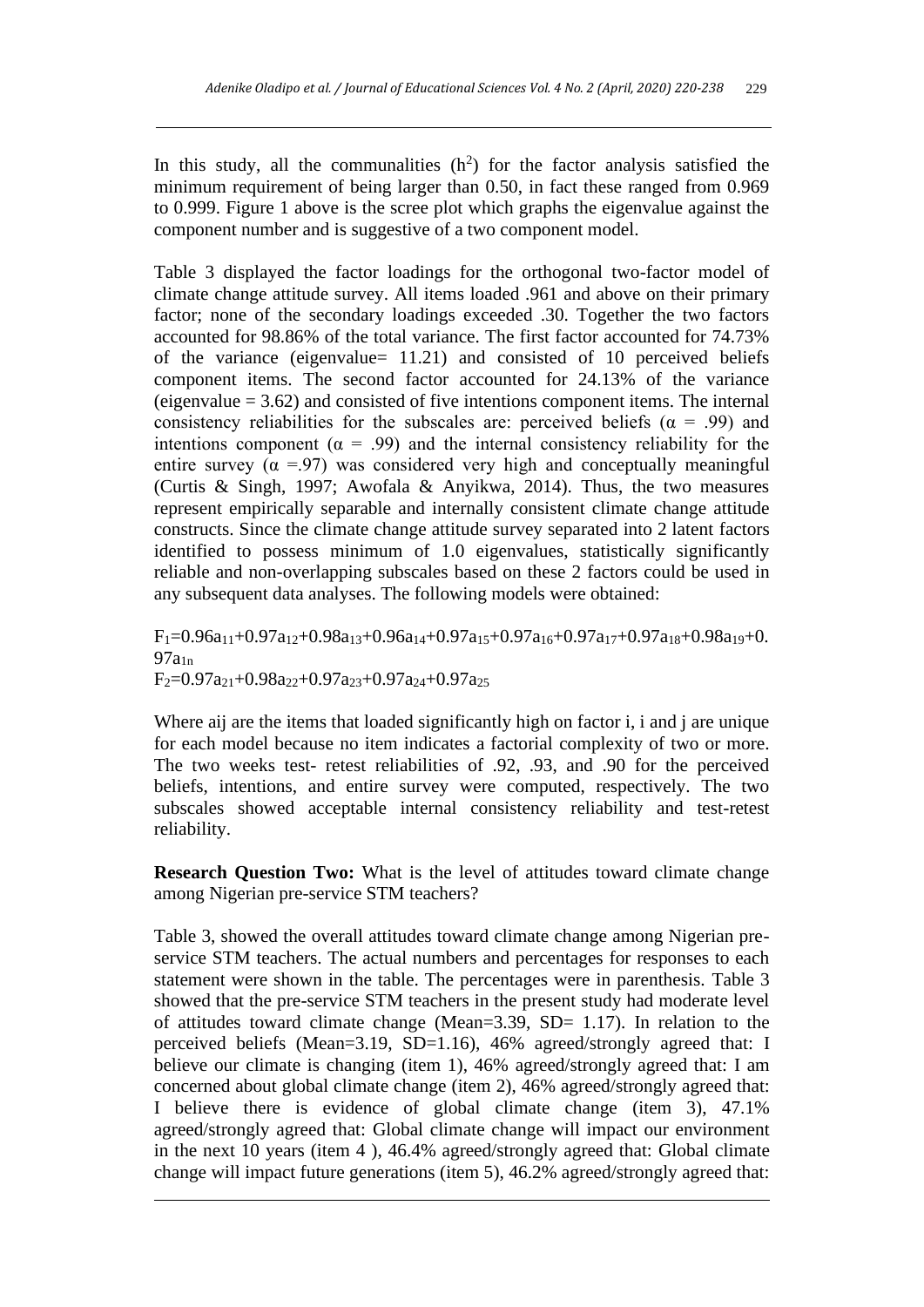The actions of individuals can make a positive difference in global climate change (item 6), 47.1% agreed/strongly agreed that: Human activities cause global climate change (item 7), 47.1% agreed/strongly agreed that: Climate change has a negative effect on our lives (item 8), 46.2% disagreed/strongly disagreed that: We cannot do anything to stop global climate change (item 9), 46.2% agreed/strongly agreed that: I can do my part to make the world a better place for future generations (item 10). In relation to intentions (Mean=3.59, SD=1.17), 61.1% agreed/strongly agreed that: Knowing about environmental problems and issues is important to me (item 11), 60.9% disagreed/strongly disagreed: that: I think most of the concerns about environmental problems have been exaggerated (item 12), 60.5% disagreed/strongly disagreed that: Things I do have no effect on the quality of the environment (item 13), 61.1% disagreed/strongly disagreed that: It is a waste of time to work to solve environmental problems (item 14), 60.9% disagree/strongly disagreed that: There is not much I can do that will help solve environmental problems (item 15).

**Research Question Three:** Is gender a factor in attitudes toward climate change among Nigerian pre-service STM teachers?

Table 4 below showed the descriptive statistics of mean and standard deviation and t-test values on climate change attitude scores by male and female pre-service STM teachers. Table 4 below showed that the pre-service STM teacher female group recorded slightly lower mean score (M=32.31, SD=11.01) in perceived beliefs component than their male counterparts (M=32.36, SD=10.93) and this difference was statistically not significant  $(t_{478}=0.04, p=.97)$ . With respect to intentions component, the pre-service STM teacher female group recorded slightly higher mean score (M=17.56, SD=5.23) than their male counterparts (M=17.51, SD=5.28). However, this difference in mean score was statistically not significant  $(t_{478}=-0.10, p=.92)$ . With respect to aggregate climate change attitude, the preservice STM teacher female group recorded slightly higher mean score (M=48.67, SD=6.05) than their male counterparts (M=48.49, SD=6.16). However, this difference in mean score was statistically not significant  $(t_{478}=-0.31, p=.76)$ . Thus, it is concluded that gender was not a factor in pre-service STM teachers' attitudes toward climate change even at the subscale level of perceived beliefs and intentions.

**Table 4.** Independent samples t-test analysis of pre-service STM teachers' climate change attitude according to gender.

|                         | <b>Gender N</b> | М   | <b>SD</b> | Df    |     | p         |
|-------------------------|-----------------|-----|-----------|-------|-----|-----------|
| Perceived beliefs       | Male            | 250 | 32.36     | 10.93 | 478 | .04.97    |
|                         | Female          | 230 | 32.31     | 11.01 |     |           |
| <b>Intentions</b>       | Male            | 250 | 17.51     | 5.28  | 478 | $-.10.92$ |
|                         | Female          | 230 | 17.56     | 5.23  |     |           |
| Climate Change Attitude | Male            | 250 | 48.49     | 6.16  | 478 | $-.31.76$ |
|                         | Female          | 230 | 48.67     | 6.05  |     |           |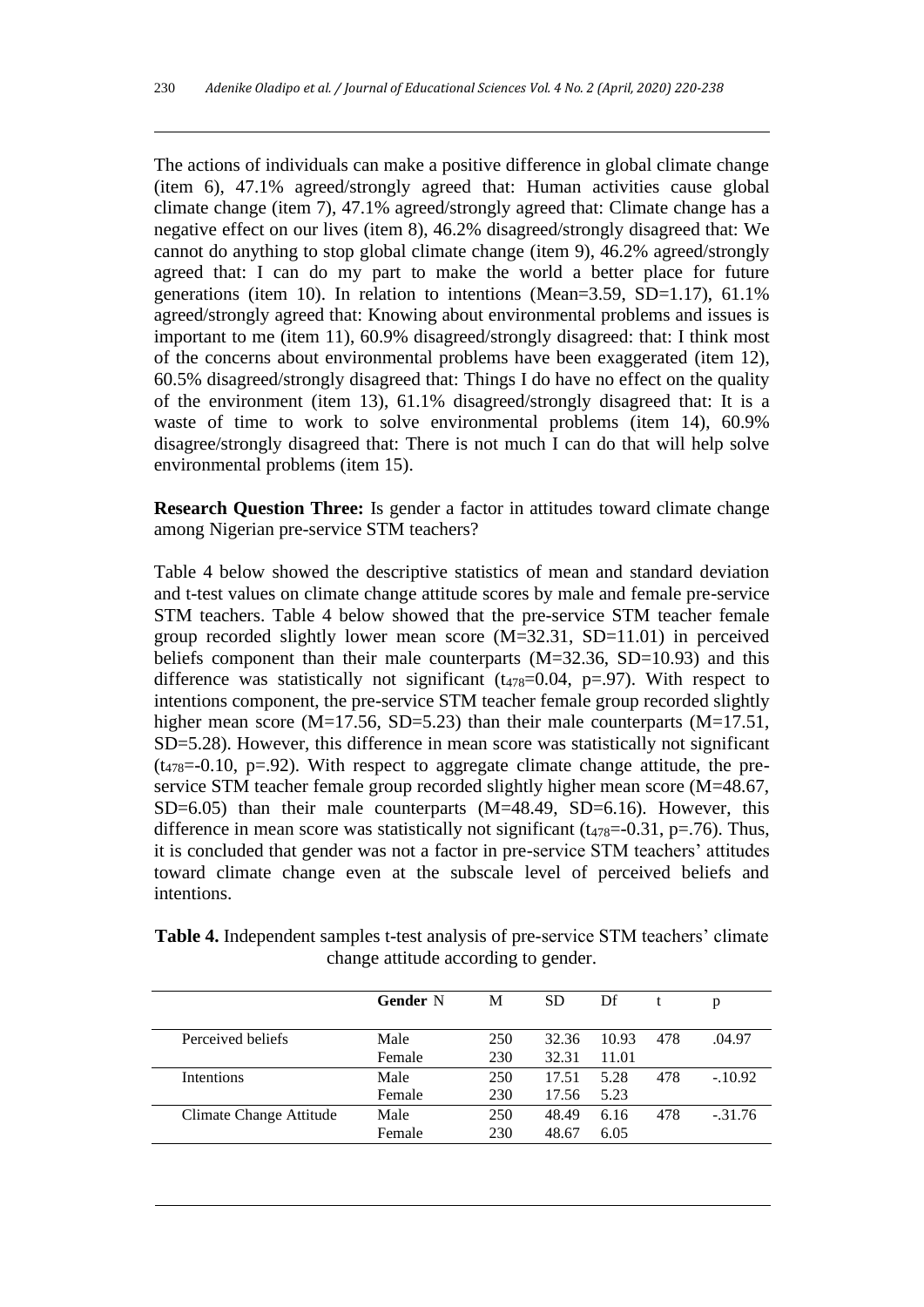# *Discussion*

The results of the present study have shown three main findings. These findings relate to establishing the factor structure of the climate change attitude survey with pre-service STM teachers; determining the level of attitudes toward climate change of pre-service STM teachers; and determining whether differences existed between male and female pre-service STM teachers in attitudes toward climate change.

The result of the present study showed that attitudes toward climate change as measured by the climate change attitude survey is a multi-dimensional construct. The exploratory factor analysis using the principal components analysis showed a two factor structure underlying the survey. The two interpretable factor structures are subsequently labelled: perceived beliefs component (with 10 items) and intentions component (with 5 items) and each subscale had adequate internal consistency reliability. This is in line with the finding of Christensen and Knezek (2015) which empirically revealed the multi-dimensional nature of the climate change attitude survey. In the present study, two methods of determining a measure's internal reliability have been adopted: Cronbach alpha reliability coefficient and test-retest reliability coefficient (Awofala & Akinoso, 2017). In this study, coefficient alphas and coefficients of congruence were generally strong. Each of the sub-scale was subsequently examined for internal reliability and was found to have met the criteria of 0.70 as recommended by Nunnally and Bernstein (1994). Items for each of the sub-scale were again examined for construct validation by employing item to total score correlations. Each of the items in the two sub-scales was found to correlate very significantly at  $\{p<01\}$ with the total score for that sub-scale. The correlation coefficients for each of the item in the respective sub-scales reflect the factor loading coefficients that were yielded as a result of running a principal component exploratory factor analysis. The good internal consistency reliabilities obtained here (and in other studies) suggest that the instrument would be found quite useful for educators in ascertaining the attitudes toward climate change of their students most of whom are pre-service teachers.

In the present study, the pre-service mathematics teachers showed a moderate level of attitudes toward climate change (Mean=3.39, SD=1.17). The moderate level of attitudes toward climate change among the pre-service STM teachers is suggestive of the fact that attitude change could be attained by featuring climate change in the pre-service teachers' curriculum (Boon, 2010; Boon, 2016) and by providing the impetus for scientists to participate in public debate on climate change (Patchen, 2006) in Nigeria. Human-induced climate change as complex socio-scientific issues are likely to be met with stiff opposition on the part of some pre-service teachers and other students alike. That the topic of human-induced climate change is theoretically challenging and some students may perceive it as controversial (Patchen, 2006; Boon, 2016) underscores the finding of moderate level of attitude recorded in this study and this may present a unique task for engrossing and engaging students prolifically with the content. The attitude of the pre-service mathematics teachers to climate change can be regarded as both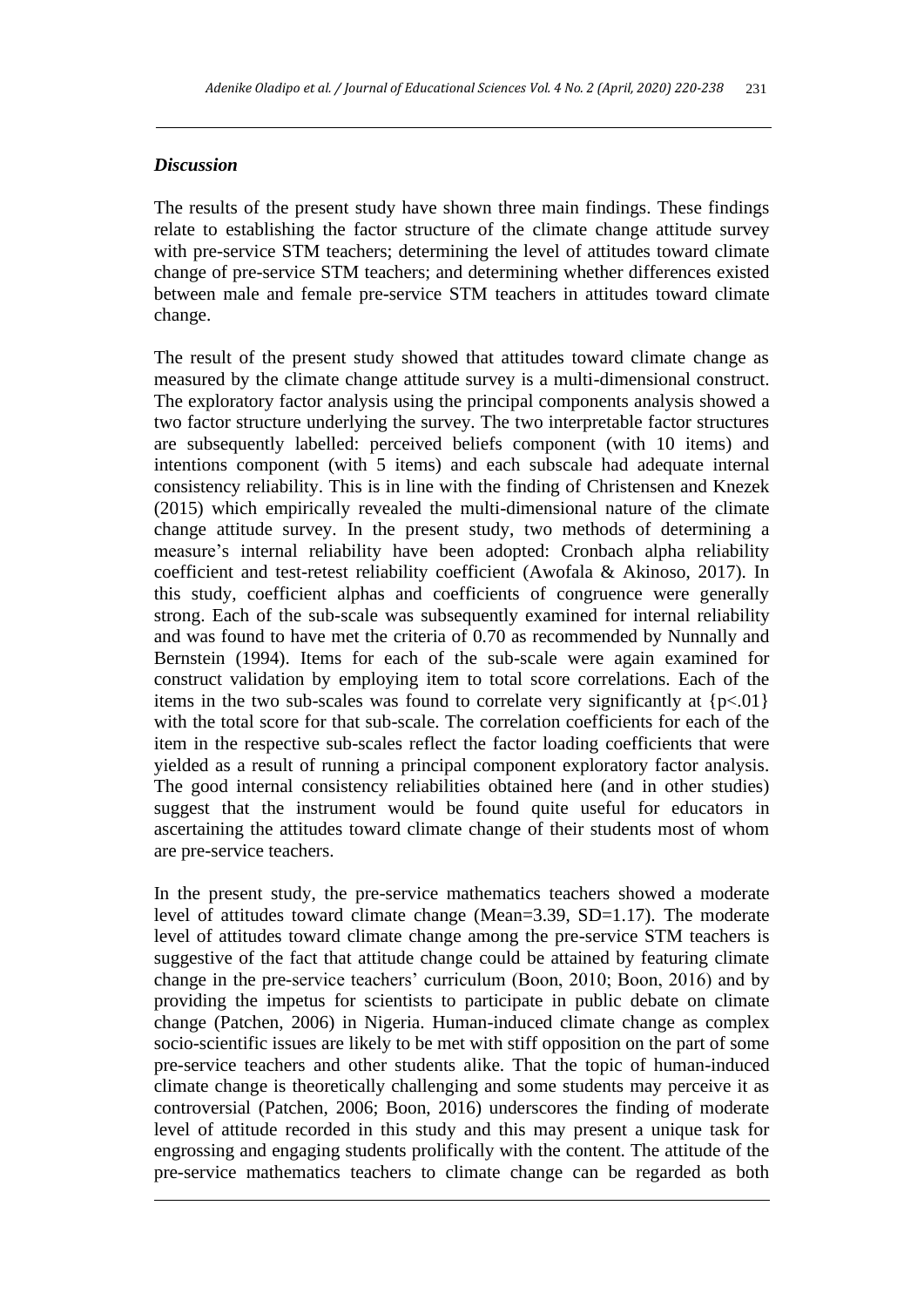positive and negative and this shows its relation to the processes of societal response to climate change in Nigeria. Thus, campaign on climate change in Nigeria would be effective if the physiognomies of every subgroup are taken into consideration and the sensitization and advocacy strategies are linked to the subgroup's explicit desires since according to Bråten, Strømsø and Salmerón (2011) the least informed students are cynical about their teachers to be an author of reliable information regarding climate change.

The results shown in Table 4 indicated that gender was not a factor in pre-service STM teachers' attitudes toward climate change. The male and female pre-service teachers recorded comparable mean scores in attitudes toward climate change and its dimensions. Thus, gender differences in attitude toward climate change as shown in this study were not significant. This result disagreed with the results of previous studies (Davidson & Freudenburg, 1996; Gardos & Dodd, 1995; Leppanen, Haahla, Lensu & Kuitunen, 2012) which showed that females had significantly more positive attitudes toward environmental issues and are more disturbed about the environment than the males. However, this finding partially supported the work of Christensen and Knezek (2015) which suggested a nonsignificant difference in beliefs about climate change by gender but significant gender difference in intentions about climate change. Skalík (2015) conducted a study on climate change awareness and attitudes among adolescents in the Czech Republic and found that females were on average no better informed about the climate change; however, they expressed a higher level of personal responsibility than males. Empirical investigations carried out in both the U.S. and the Europe generally show that women are somewhat more likely than men to display and engage in pro-environmental behaviour, such as choosing a car with good gas mileage or participating in a green electricity programme (Zelezny, Chua, & Aldrich, 2000). This gender disparity ensues even though men tend to be better informed about environmental and climate change problems. Nevertheless, men appear to see the imports and dangers of environmental problems generally and climate change in particular as less serious than do women and are less concerned about the hazards (Slovic, 1999). In short, these findings may show the higher primacy that women, as compared to men, have given to humane values (Stern, Dietz, & Kalof, 1993). This may be because, men compared to women have greater forbearance for danger and may place higher premium on utilitarian, compared to moral goals. However, that men incline to display less environmental concern than women in their personal behaviours does not certainly mean that they are less likely to support pro-environmental social policies. O'Connor, Bord, and Fisher (1999) found that U.S. men were slightly more probable than women to back policies (such as various energy-related taxes) projected to diminish global climate change. Even though men tend to be less anxious about climate change compared to women, they appear to make out the intelligence of societal policies to tackle the problem.

# *Implications*

The findings of this study have shown that climate change should be taught to preservice STM teachers so that they can in turn empower primary and secondary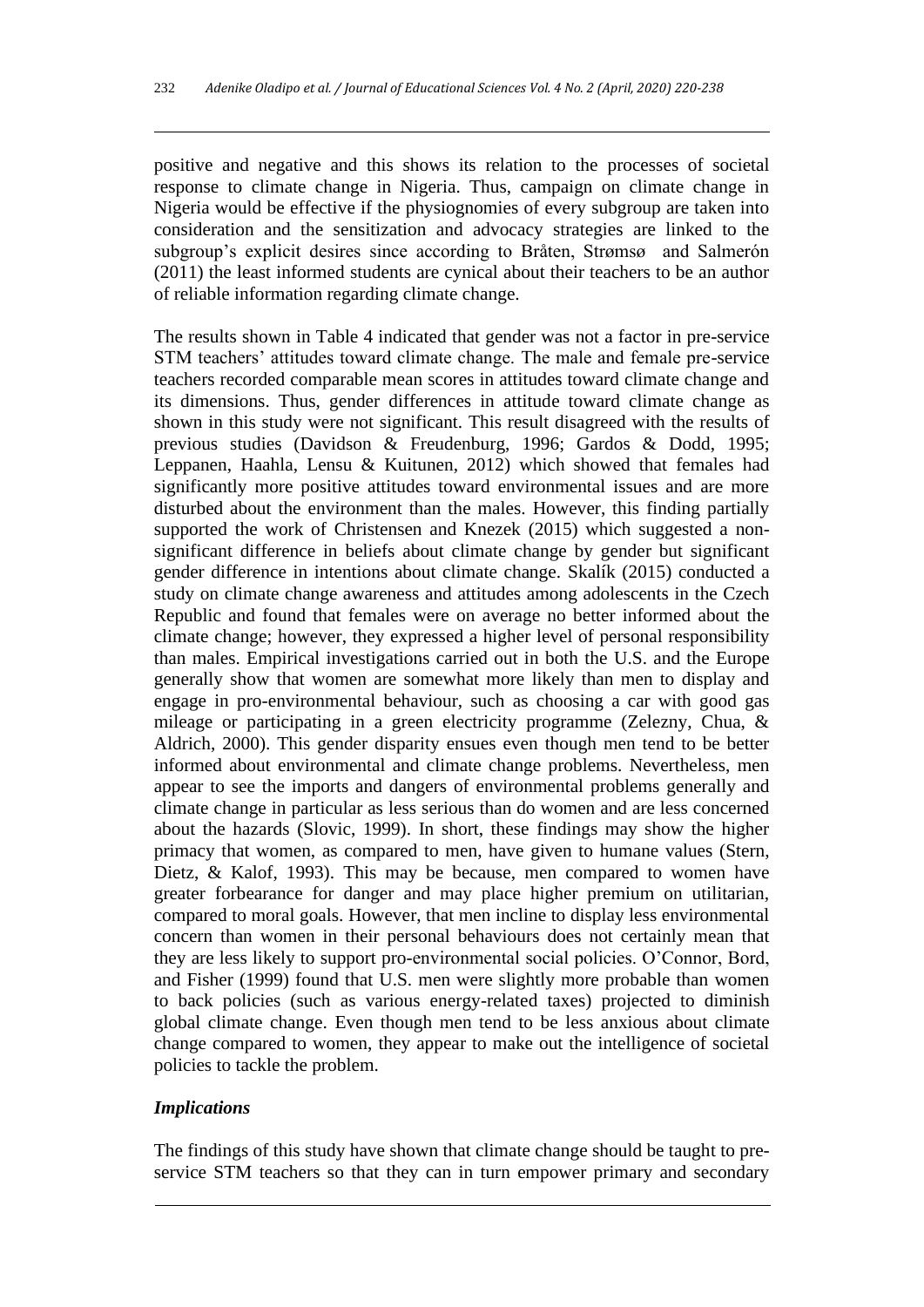school students to partake in future adaptation by providing them with knowledge and attitude that would enable them cope disparagingly and innovatively with climate change to accomplish what the current generation seems incompetent of attaining in a well-timed way. At present in Nigeria, climate change is yet to be included in pre-service teachers' curriculum and as such this concept appears to be elusive to them. Pre-service teachers need to be skilful in practical activities that showcase climate change, be cognisant of shared unconventional conceptions that utilise resources and skills to mitigate climate change. Prospective and practicing STM teachers need to comprehend the disparity between correct scientific cynicism and repudiation of climate change. Thus, to help pre-service STM teachers understand and teach about climate change, they must be able to construct their own knowledge of climate change in which their expectations, beliefs, and prior knowledge of climate change are connected. At the university level, climate change as a socio-scientific and emotive issue has the prospect of being used as a dependable context for teaching education for sustainability to pre-service teachers. For pre-service teachers to effectively and creatively cope with climate change and teach it to their students they must be provided with a balanced view of climate change science at the tertiary level. This is because climate change science has been a highly politicized and misrepresented theme in the media and it is only by connecting STM education to environmental education that inconsistencies and doubts raised in scientific debates about sustainability and climate change can be resolved.

# **4. Conclusion**

There is need for a concerted effort to protect the earth from increased weather variability. The Nigerian government at all levels has both international and domestic commitments to reduce greenhouse gas emissions to ensuring sustainable human development. The efforts of the Nigerian government should centre on: decreasing women's helplessness, in relation to men's vulnerabilities; endorsing gender sensitive crisis responses; and recruiting women as key extenuators and adaptors in natural catastrophe administration decision-making processes, together with men, gaining from women's skills, inventiveness and direction in mitigation and adaptation efforts.

One limitation of the study is in the area of the instrument used for data collection. Though highly useful, survey as an instrument cannot arrest the nuance of social milieu and sense of place which researchers have established affect people's understanding of climate change. Based on this it is suggested that future researches should adopt ethnographic approach in dealing with the issues of climate change since this approach can add meaningfully to the nuance lacking in larger-scale survey method. In conclusion, future studies in Nigeria and elsewhere should conduct a confirmatory factor analysis on the climate change attitude survey to further generalise the findings of this study.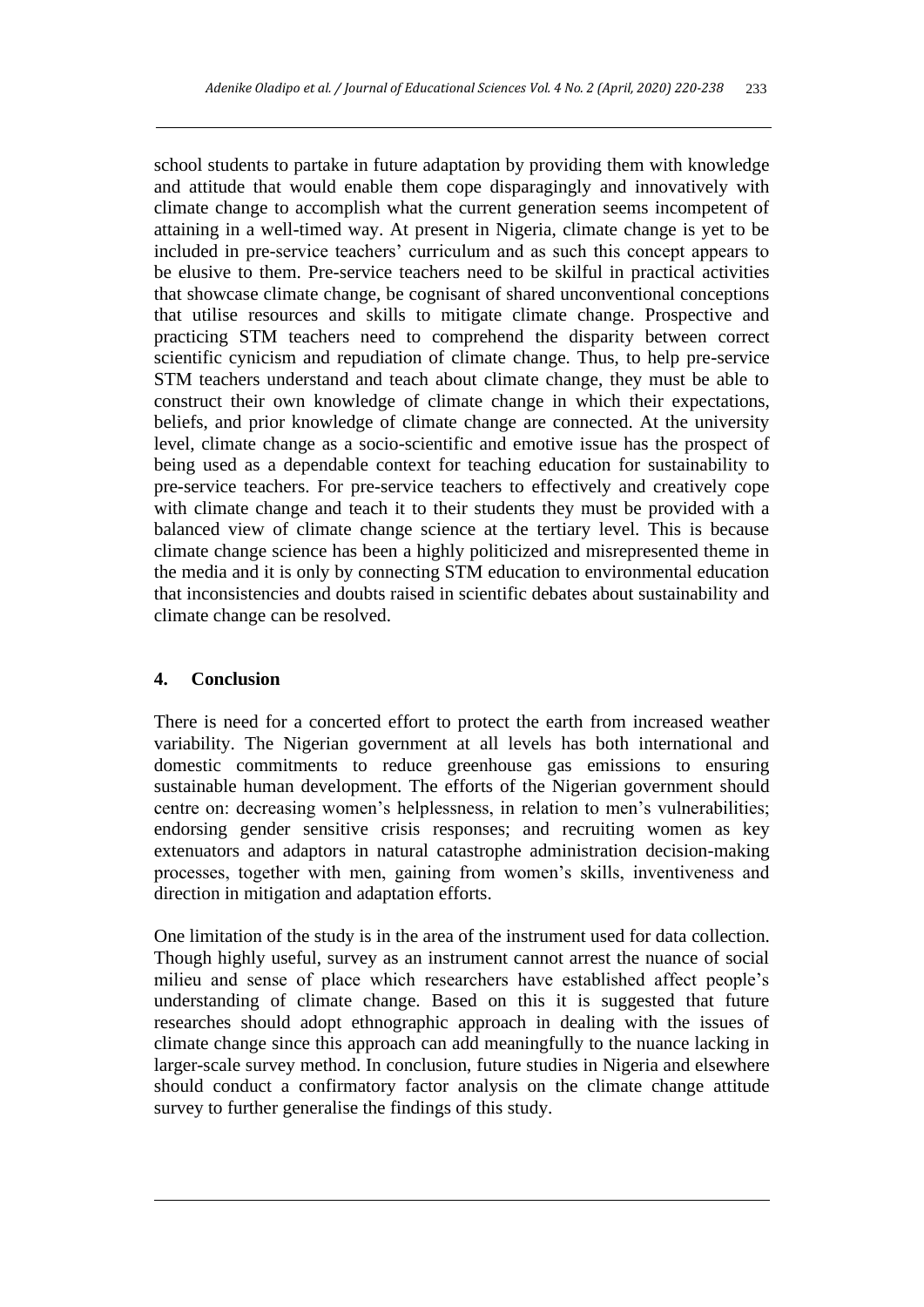# **References**

- Awofala, A. O. A & Akinoso, S. O. (2017). Assessment of psychometric properties of mathematics anxiety questionnaire by pre-service teachers in south-west, Nigeria. *ABACUS: The Journal of the Mathematical Association of Nigeria, 42*(1), 355-369.
- Awofala, A. O. A, Ola-Oluwa, S. A. & Fatade, A. O. (2012). Teachers' perception of the new nine-year basic education mathematics curriculum in Nigeria. *International Journal of Mathematics Trends and Technology, 3*(1), 1 – 6.
- Awofala, A. O. A. & Anyikwa, B. E. (2014). Assessing adult learners' numeracy as related to gender and performance in arithmetic. *New Approaches in Educational Research, 3*(2), 83-92. doi:10.7821/near.3.2.83-92.
- Awofala, A. O. A. (2012). An Analysis of the new 9-year basic education mathematics curriculum in Nigeria. *Acta Didactica Napocensia, 5*(1), 18  $-28.$
- Boon, H. J. (2010). Climate Change? Who Knows? A comparison of secondary students and pre-service teachers. *Australian Journal of Teacher Education, 35*(1), 104-120. [http://dx.doi.org/10.14221/ajte.2010v35n1.9.](http://dx.doi.org/10.14221/ajte.2010v35n1.9)
- Boon, H. J. (2011). Beliefs and education for sustainability in rural and regional Australia. *Education in Rural Australia, 21*(2), 37-54.
- Boon, H. J. (2016). Pre-service teachers and climate change: A stalemate? *Australian Journal of Teacher Education, 41*(4), 39-63.
- Bradley, J. C., Waliczek, R. M., & Zajicek, J. M. (1999). Relationship between environmental knowledge and environmental attitude of high school students. *Journal of Environmental Education, 30*(3), 17-21. [doi.org/10.1080/00958969909601873.](https://doi.org/10.1080/00958969909601873)
- Bråten, I., Strømsø, H. I., & Salmerón, L. (2011). Trust and mistrust when students read multiple information sources about climate change. *Learning and Instruction, 21*(2), 180-192.
- Carter, B. E. (2013). *Nature of science conceptions, attitudes towards evolution and global climate change, and course achievement in an introductory biology course*. Theses - ALL. Paper 11 Syracuse University.
- Christensen, R. & Knezek, G. (2015). The climate change attitude survey: Measuring middle school student beliefs and intentions to enact positive environmental change. *International Journal of Environmental & Science Education, 10*(5), 773-788. doi: 10.12973/ijese.2015.276a.
- Climate Vulnerability Forum. (2012). *Climate vulnerability monitor*, 2nd Edition: *A guide to the cold calculus of a hot planet*. Madrid: Fundación DARA Internacional.
- Crate, S. A. & Nuttall, M. (eds) (2009). *Anthropology and climate change: from encounters to actions*. Left Coast Press, Walnut Creek.
- Curtis, W. J., & Singh, N. N. (1997). The psychometric characteristics of the Henderson environmental learning process scale. *Educational and Psychological Measurement, 57*, 280-291. doi: 10.1177/0013164497057002007.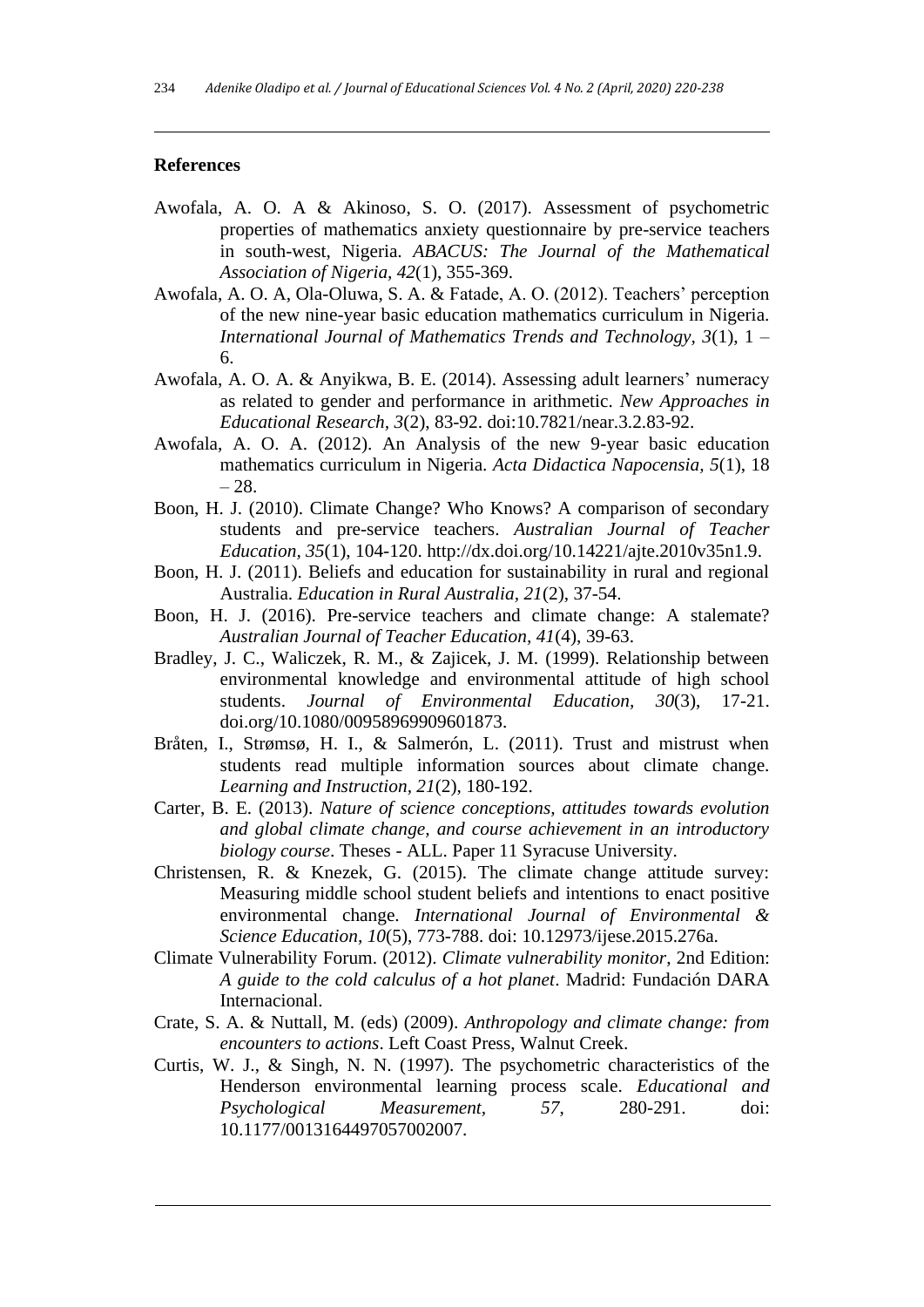- Davidson, D., & Freudenburg, W. (1996). Gender and environmental risk concerns: A review of available research. *Environment and Behavior, 28*(3), 302-339. [doi.org/10.1177/0013916596283003.](https://doi.org/10.1177/0013916596283003)
- DeWaters, J., Qaqish, B., Graham, M., & Powers, S. (2013). Designing an energy literacy questionnaire for middle and high school youth. *Journal of Environmental* Education, 44(1), 56-78. *Environmental Education, 44*(1), 56-78. Doi[:10.1080/00958964.2012.682615.](https://doi.org/10.1080/00958964.2012.682615)
- Dijkstra, E.M. & Goedhart, M.J. (2012). Development and validation of the ACSI: measuring students' science attitudes, pro-environmental behaviour, climate change attitudes and knowledge. *Environmental Education Research, 18*(6), 733-749. [doi.org/10.1080/13504622.2012.662213](https://doi.org/10.1080/13504622.2012.662213)
- Dow, K. & Downing, T. (2006). *The atlas of climate change: Mapping the world's greatest challenge*. Berkeley: University of California Press.
- Duarte, R., Escario, J. J. & Sanagustín, M-V. (2015). The influence of the family, the school, and the group on the environmental attitudes of European students. *Environmental Education Research*, http://dx.doi.org/10.1080/13504622.2015.1074660.
- European Commission (2009). *Europeans' attitudes towards climate change*. Special Eurobarometer 313.
- Fatade, A. O., Nneji, L. M., Awofala, A. O. A., & Awofala, A. A.(2012). Mode of entry and gender as determinants of Nigerian pre-service teachers' performance in degree mathematics and science courses. *International Journal of Mathematics Trends and Technology, 3*(3), 103 – 109.
- Federal Republic of Nigeria (2004). *National Policy on Education* (4th Edition) NERDC Press, Lagos – Nigeria.
- Flores, R. C. (2017). Attitudes about climate change among Mexico city high school students. *Journal of Education, Society and Behavioural Science, 21*(3), 1-8. DOI: 10.9734/JESBS/2017/33527.
- Gardos, V., & Dodd, D. (1995). An immediate response to environmentally disturbing news and the environmental attitudes of college students. *Psychological Reports, 77*(3), 1121- 1122. [doi.org/10.2466/pr0.1995.77.3f.1121.](https://doi.org/10.2466/pr0.1995.77.3f.1121)
- Hulme, M. (2009). *Why we disagree about climate change*. Cambridge: Cambridge University Press.
- IPCC (Intergovernmental Panel on Climate Change). (2014). *Climate change 2014: Impacts, adaptation and vulnerability*; Contribution of Working Group II to the Fifth Assessment Report of the Intergovernmental Panel on Climate Change; Cambridge University Press: New York, NY, USA.
- IPCC Intergovernmental Panel on Climate Change. (2007). *Climate change 2007*: The Contribution of Working Group I to the Fourth Assessment Report of the Intergovernmental Panel on Climate Change. Cambridge, UK: Cambridge University Press.
- IPCC. (2013). *Climate change 2013: The physical science basis*. Contribution of Working Group I to the Fifth Assessment Report of the Intergovernmental Panel on Climate Change. (T. F. Stocker, D. Qin, G.- K. Plattner, M. Tignor, S. K. Allen, J. Boschung, … P. M. Midgley,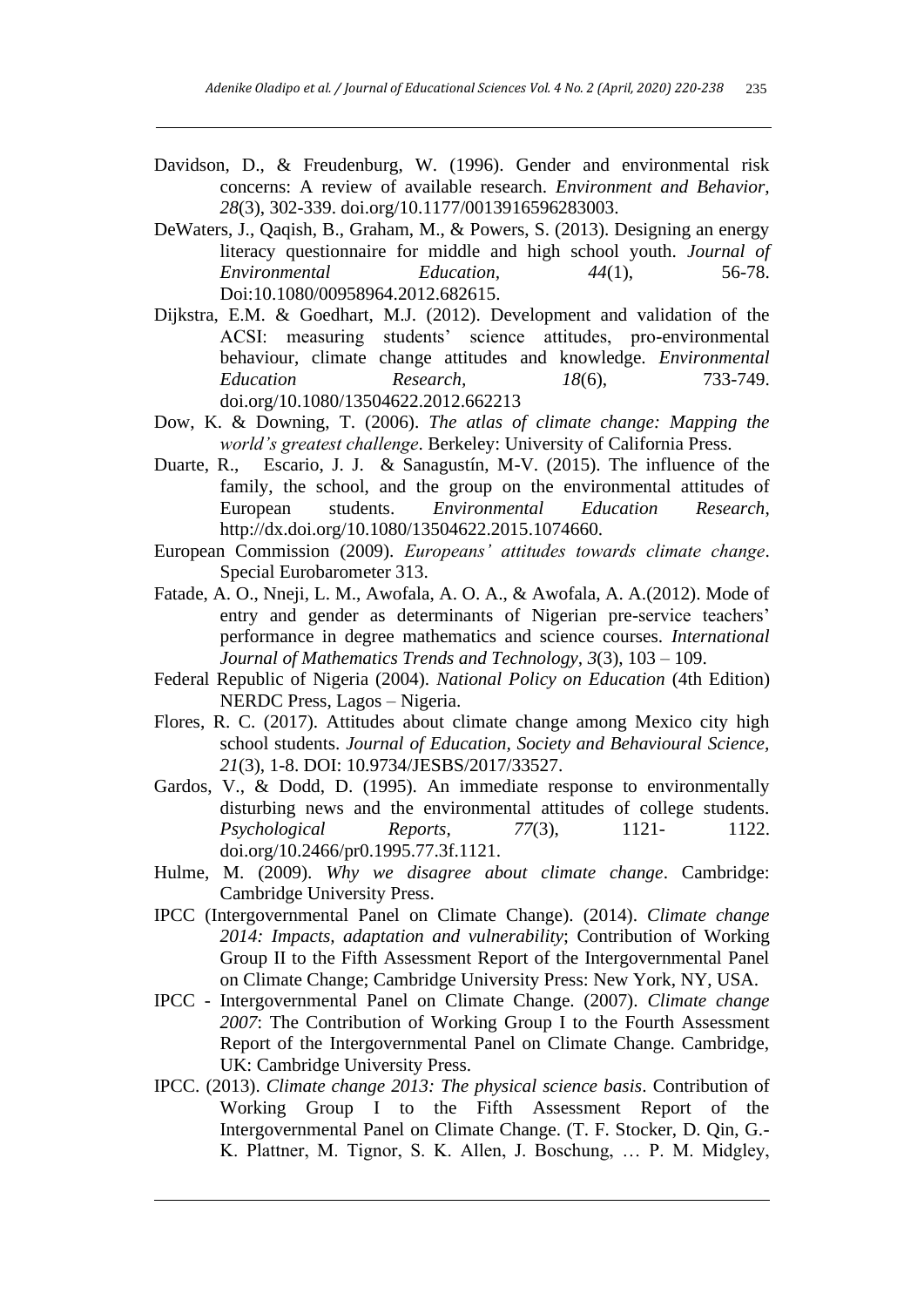Eds.). Cambridge University Press, Cambridge, United Kingdom, and New York, NY, USA.

- Lambert, J. L., & Bleicher, R. E. (2013). Climate change in the pre-service teacher's mind. *Journal of Science Teacher Education, 24*(6), 999- 1022. [http://dx.doi.org/10.1007/s10972-013-9344-1.](http://dx.doi.org/10.1007/s10972-013-9344-1)
- Le Hebel, R., Montpied, P., & Fontanieu, V. (2014). What can influence students' environmental attitudes? Results from a study of 15-year-old students in France. *International Journal of Environmental & Science Education, 9*(3), 329-345. Doi: 10.12973/ijese.2014.218a.
- Leining, C. (2014). *Not a problem, someone else's problem, my problem or our opportunity? Shifting attitudes and behaviour on mitigating climate change*. Motu Note #18. Wellington: Motu Economic and Public Policy Research. http://www. motu.org.nz.
- Leiserowitz, A., Maibach, E., Roser-Renouf, C., Feinberg, G., & Howe, P. (2013). *Climate change in the American mind: Americans' global warming beliefs and attitudes* in April, 2013. Yale University and George Mason University. New Haven, CT: Yale Project on Climate Change Communication.
- Leppanen, J.M., Haahla, A.E., Lensu, A.M., & Kuitunen, M.T. (2012). Parentchild similarity in environmental attitudes: A pairwise comparison. *Journal of Environmental Education, 43*(3), 162-176.
- McMillan, E.E., Wright, T., & Beazley, K. (2004). Impact of a university-level environmental studies class on students' values. *Journal of Environmental Education, 35*(3), 19-28.
- Metin, M. (2010). A study on development a general attitude scale about environmental issues for students in different grade levels. *Asia-Pacific Forum on Science Learning and Teaching, 11*(2), 1-19.
- Milfont, T.L., & Duckitt, J. (2010). The environmental attitudes inventory: A valid and reliable measure to assess the structure of environmental attitudes. *Journal of Environmental Psychology, 30*(1), 80-94. [doi.org/10.1016/j.jenvp.2009.09.001.](http://psycnet.apa.org/doi/10.1016/j.jenvp.2009.09.001)
- Musser, L.M., & Malkus, A. J. (1994). The children's attitudes toward the environment scale. *Journal of Environmental Education, 94*(25), 22-26.
- National Research Council. (2010). *Advancing the science of climate change*. Washington D.C.: The National Academies Press. Retrieved from http://www.nap.edu/openbook.php? record\_id=12782.
- Nunnally, J., & Bernstein, I. (1994). *Psychometric theory* (3rd ed.). New York: McGraw-Hill.
- O'Connor, R., Bord, R. & Fisher, A. (1999). Risk perceptions general environmental beliefs, and willingness to address climate change. *Risk Analysis, 19*, 461- 471. [doi.org/10.1111/j.1539-6924.1999.tb00421.x.](https://doi.org/10.1111/j.1539-6924.1999.tb00421.x)
- Ojomo, E., Elliott, M., Amjad, U. & Bartram, J. (2015). Climate change preparedness: A knowledge and attitudes study in southern Nigeria. *Environments, 2,* 435-448. doi:10.3390/environments2040435.
- Papadimitriou, V. (2004). Prospective primary teachers' understanding of climate change, greenhouse effect, and ozone layer depletion. *Journal of Science Education and Technology, 13*(2), 299-307. http://dx.doi.org/10.1023/B:JOST.0000031268.72848.6d.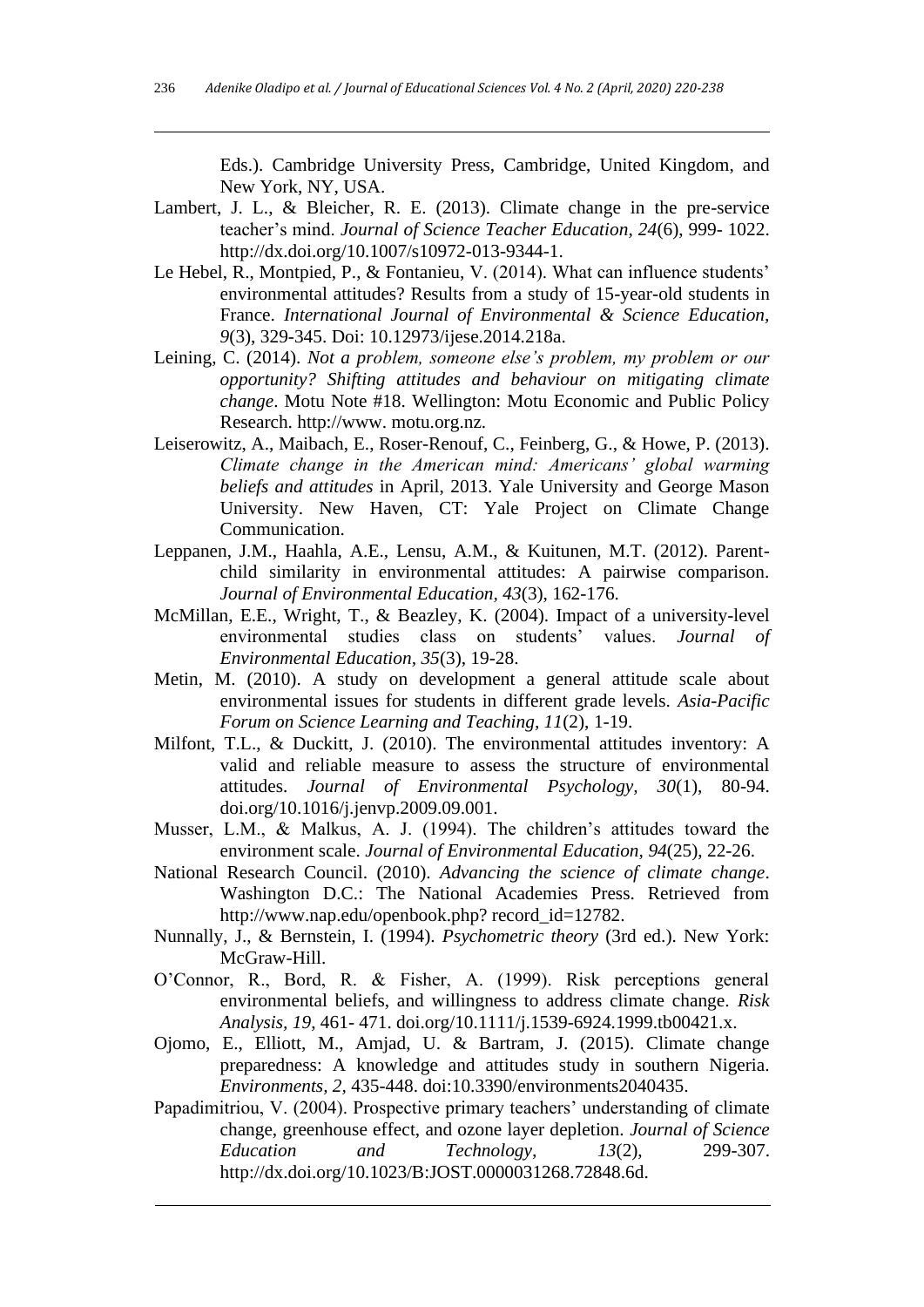- Patchen, M. (2006). *Public attitudes and behavior about climate change what shapes them and how to influence them*. Purdue Climate Change Research Center Outreach Publication 0601.
- Shephard, K. (2008). Higher education for sustainability: Seeking affective learning outcomes. *International Journal of Sustainability in Higher Education, 9*(1), 87-98. http://dx.doi.org/10.1108/14676370810842201
- Sinatra, G.M., Kardash, C.M., Taasoobshirazi, G., & Lombardi, D. (2012). Promoting attitude change and expressed willingness to take action toward climate change in college students. *Instructional Science, 40*(1), 1-17. DOI 10.1007/s11251-011-9166-5.
- Skalík, J. (2015). Climate change awareness and attitudes among adolescents in the Czech Republic. *Envigogika: Charles University E-journal for Environmental Education, 10*(4), 1-19. DOI: 10.14712/18023061.472.
- Skamp, K., Boyes E. & Stanisstreet, M. (2013). Beliefs and willingness to act about global warming: Where to focus science pedagogy? *Science Education, 97*(2), 191–217. http://dx.doi.org/10.1002/sce.21050
- Slovic, P. (1999). Trust, emotion, sex, politics, and science: surveying the risk assessment battlefield. *Risk Analysis, 19*, 689-701.
- Stern, P., Dietz, T. & Kalof, L. (1993). Value orientations, gender, and environmental concern. *Environment and Behavior, 25,* 322-348. [doi.org/10.1177/0013916593255002.](https://doi.org/10.1177/0013916593255002)
- Strauss, S. & Orlove, B. S. (eds). (2003). *Weather, climate, culture*. Berg, Oxford.
- Summers, M., Kruger, C., Childs, A., & Mant, G. (2000). Primary school teachers' understanding of environmental issues: An interview study. *Environmental Education Research, 6*(4), 293-312. [http://dx.doi.org/10.1080/713664700.](http://dx.doi.org/10.1080/713664700)
- UN WomenWatch (2009). Women, gender equality and climate change. Available at http://www.un.org/womenwatch/feature/climate\_change/
- UNFCCC (undated). *Climate change: Impacts, vulnerabilities and adaptation in developing countries.* Online at: [http://unfccc.int/resource/docs/publications/impacts.pdf.](http://unfccc.int/resource/docs/publications/impacts.pdf)
- United Nations Educational, Scientific and Cultural Organization, (UNESCO). (2009). Education for sustainable development and climate change. http://unesdoc.unesco.org/images/0017/001791/179122e.pdf.
- United Nations Educational, Scientific and Cultural Organization, (UNESCO). (2010). Teaching and learning for a sustainable future. Retrieved from: http://www.unesco.org/education/tlsf/mods/theme\_gs/mod0a.html
- Williams, J. (1998). Knowledge, consequences, and experience: The social construction of environmental problems. *Sociological Inquiry, 68*(1): 476-497. [doi.org/10.1111/j.1475-682X.1998.tb00481.x.](https://doi.org/10.1111/j.1475-682X.1998.tb00481.x)
- World Health Organization Report. (2011). *The health and environment linkages initiative (HELI)*. Retrieved April 7 2018 from [\(http://www.who.int/heli/risks/climate/climatechange/en/\)](http://www.who.int/heli/risks/climate/climatechange/en/).
- Zelezny, L. Chua, P. & Aldrich, C. (2000). Elaborating on gender differences in environmentalism. *Journal of Social Issues, 56*, 443-457. [doi.org/10.1111/0022-4537.00177.](https://doi.org/10.1111/0022-4537.00177)